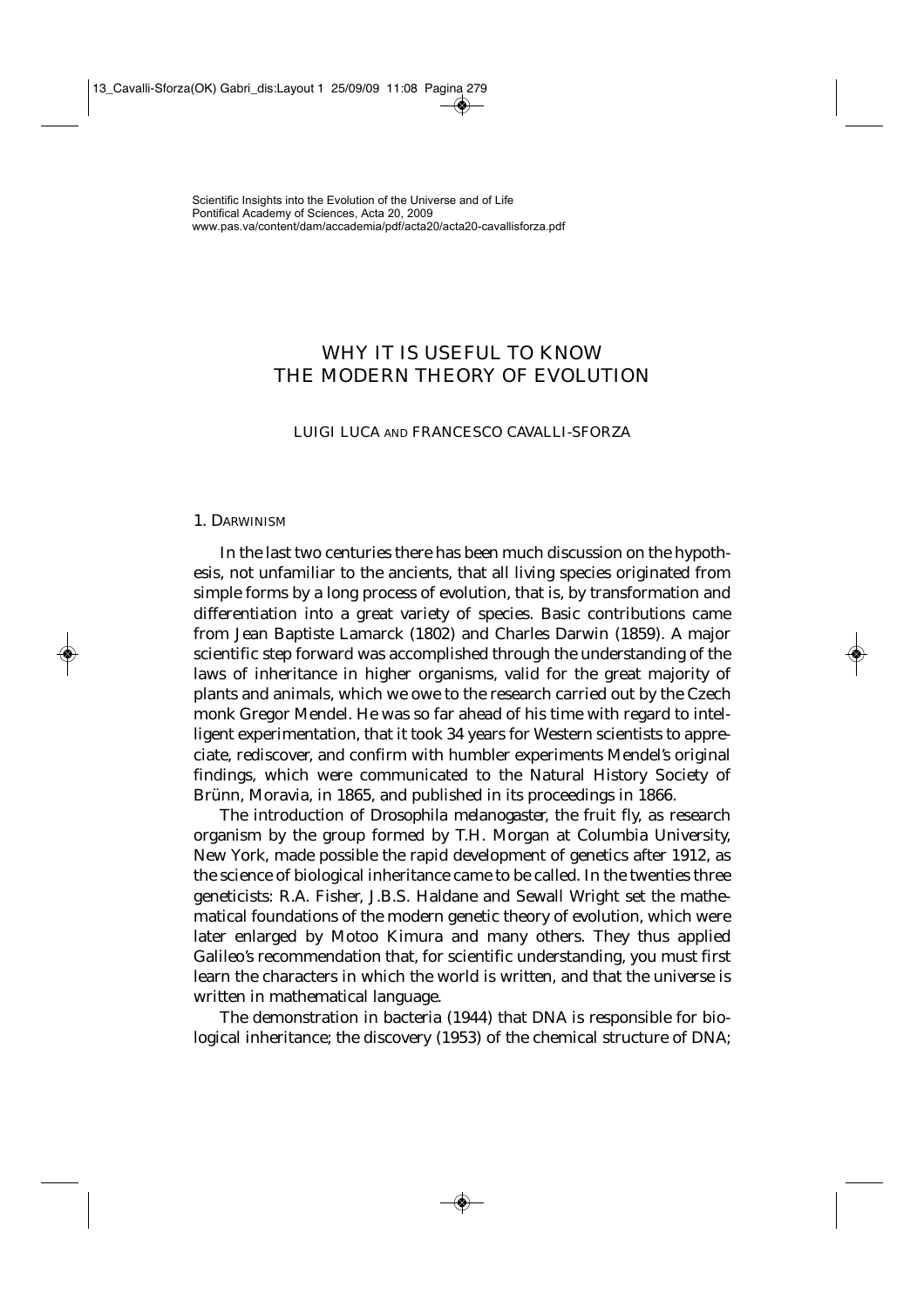and the research in the field of 'molecular genetics', that ensued, led to the examination of whole genomes, and provided new powerful means for studying their evolution.

Today evolution is no more a hypothesis and there are ample proofs that it is motored by natural selection. Knowledge of the sources of inherited variation and of the mechanisms that maintain it, at the same time favoring the transformation and differentiation of species, has greatly enriched a well-organized theory. The succession of evolutionary steps leading to the great variety of living organisms is being traced with astonishing precision thanks to the detailed analysis of whole genomes. That species change is no more a hypothesis or a debatable theory, and how and why they do so is becoming a matter of detailed proofs. Until a short while ago Genetics, once just the science of biological inheritance, was the Cinderella of Biology, but it has now become its central discipline, and has turned modern biology from a descriptive, morphological, 'qualitative' discipline with no theoretical background, into a highly sophisticated, quantitative science based on gigantic, exhaustive whole genome DNA data sets, and on very advanced techniques. Genetics also generated molecular biology, a slow but essential scientific machine that is systematically clarifying the very complicated network of metabolic pathways necessary to make a living organism develop, build, maintain and reproduce itself. To avoid confusion, it is worth adding that, while today we prefer to speak directly of DNA, earlier the structures responsible for inherited traits, then unknown, were called 'genes'. This word has now taken on a new meaning, limiting it to DNA segments making a protein with a specific function, but is still frequently used in its original looser meaning of inherited unit.

A recent development of genetic thinking that is referred to as 'epigenetics' is showing that the DNA of specific tissues can change during the development of an organism. Some of these changes, as in the formation of tumors (especially malignant ones) are definitely pathological. These and many other 'normal' processes that take place during development in 'somatic' DNA show how complex the process of development really is, ranging from somatic mutations and temporary partial prevention or modification of function of major parts of DNA, to the contributions of RNA to regulatory processes of gene action, and to occasional pathological deviations in the structure and function of proteins described under the name of 'prions'. In general, however, it is important that the DNA destined to pass information to future generations seems to be set aside fairly early in cells of the 'germinal' line, destined to produce 'gametes' (sperm and egg cells), and is basically excluded from these epigenetic developments.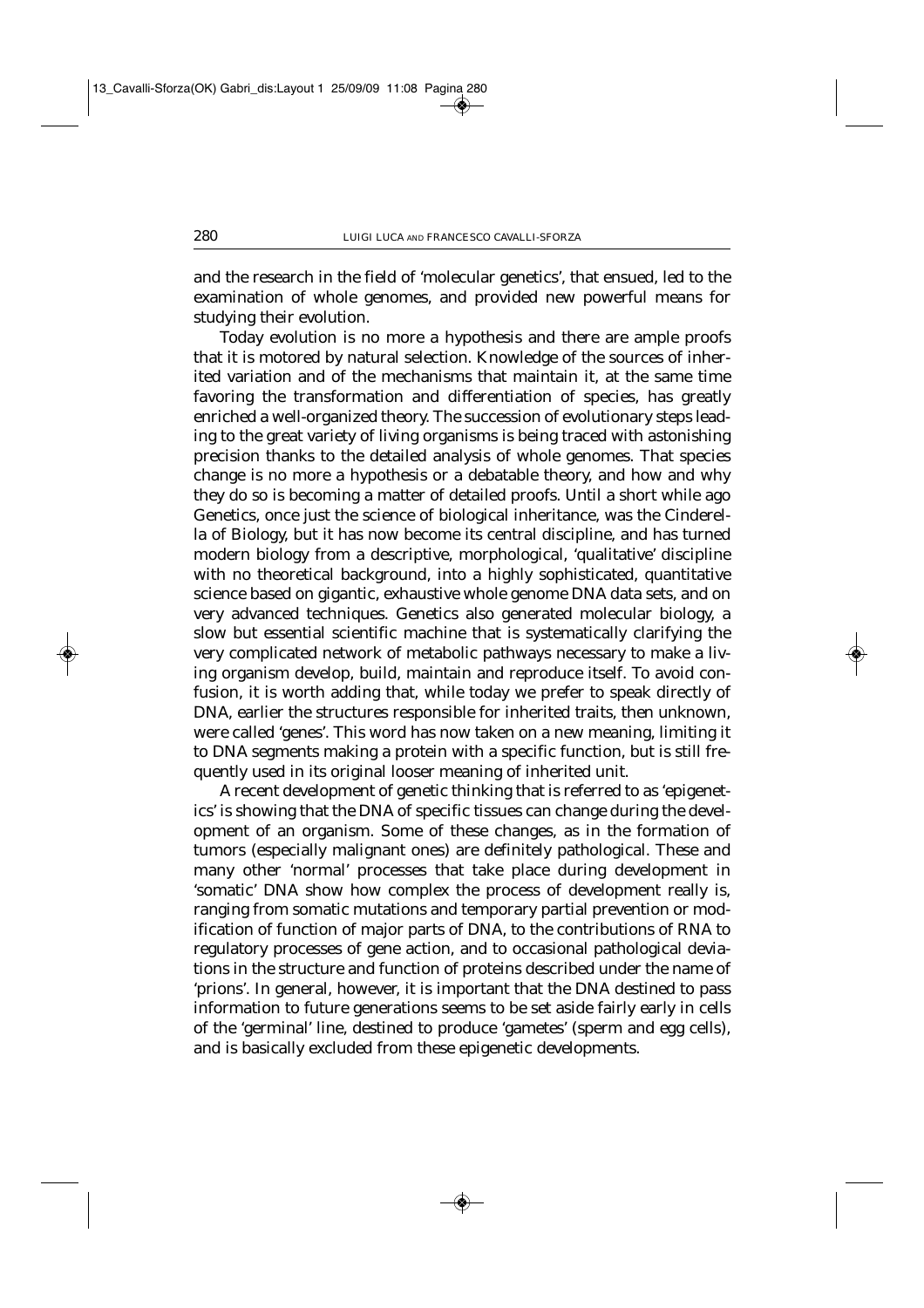The 'mystery of life' has now become very simple. A living organism is an organism capable of reproducing itself, generating other organisms that are almost identical to itself. The word 'almost' is added to indicate the fact that mutations are rare: they are chiefly very small errors in copying the hereditary patrimony, which is chemically a substance called DNA and is essentially a book of instructions on how to build a new organism, almost identical to the parent/s, a copy of which is transmitted by the parent/s to the children. The copies of DNA received by the children, that they use to direct their own development, are copied again for passing them on to their own children. Thus the copy errors made by parents in producing gametes accumulate into the master textbook the children will use, for their own development as well as for making new copies of DNA (with new errors) that will be passed on to their children and all descendants. Mutations are thus the main stuff evolution is made of, because they introduce all real novelties into the living world.

Most mutational changes taking place at every generation have little if any effect on the organism carrying them, or at least do not affect the adaptation of their carriers (i.e. are *selectively neutral*), but mutations that determine selection are those that affect the capacity to survive to reproducing ages, and/or the fecundity of the individual, because they alter automatically the composition of the next generation. In fact, changes of physical traits increasing survival probability or fertility (the number of children born), will generate relatively more descendants than the rest: they may therefore be spoken of as an evolutionary 'improvement' over the original types. Darwin, and independently another English naturalist, A.R. Wallace, understood around the middle of the XIX century that improved survival and/or fertility would thus *inevitably* cause evolutionary changes of living organisms over time and space, ensuring better adaptation to the environment/s. In fact those organisms that have more children than the original types must be, in some way, *fitter* than the ancestral type to the environment in which they live, and *if* the characteristics causing higher fitness are inherited by the progeny of the fitter types, their greater survival/fertility will increase their relative numbers in successive generations, causing a population change in time. Thus species will be transformed and will go on adapting ceaselessly to changes in the environment that demand different adaptations. Similarly, differentiation of a species in space will also arise in the course of time, wherever local environments differ.

In other words, *evolution due to natural selection is an automatic transformation of any species over time*, leading to differentiation in different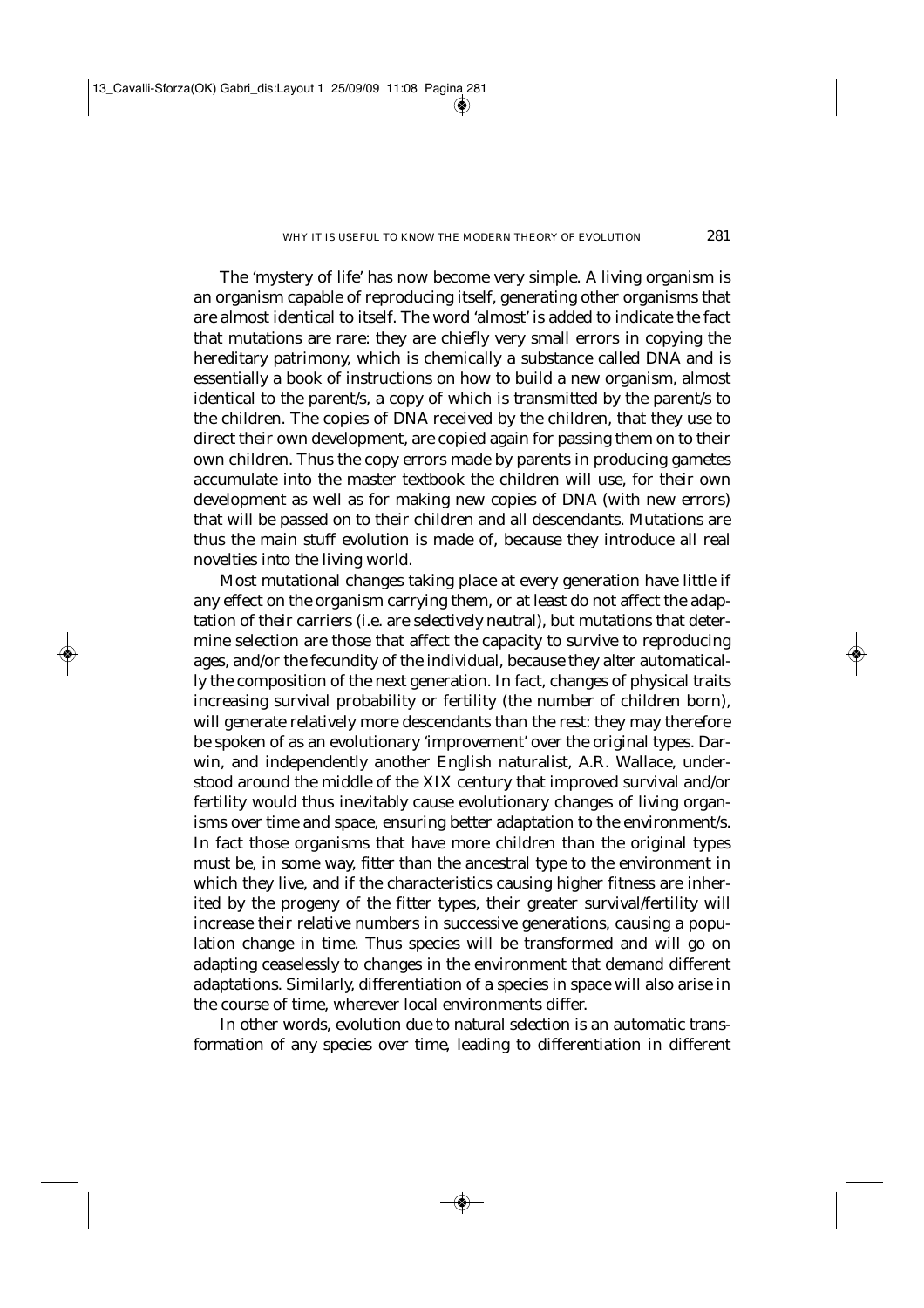environments, due to the higher survival/fecundity of fitter types. Higher fitness is measured in the demographic terms of higher survival and/or fertility, but in terms of the structure and function of the fitter organism this must mean that the fitter type is somehow better 'adapted' than the original type to live in its particular environment. One can therefore observe an increase in the average adaptation of a population to its environment in the course of evolution, and R.A. Fisher showed that the rate of increase in adaptation can be predicted by the variation of what he called individual 'Darwinian fitness' in a population. He named this the 'fundamental theorem of natural selection', strictly valid under the condition that the selective advantages of the different types does not change. If this condition does not occur, more complicated theorems take over. The accumulation of changes over time because of natural selection can increase, or reduce the complexity of living organisms. More and more complex organisms have thus evolved, but parasites can lose many complex organs and functions, initially necessary for feeding and reproduction, because they can use those of their hosts. The general results are organisms that are very efficient, often with increased complexity that is useful for prospering, and we marvel at the apparent perfection of their structure and function.

Fisher noted that natural selection is a mechanism that causes 'improbability', by the accumulation of higher fitness over generations. Some observers think it is very unlikely that modern living organisms could ever arise by chance alone from much simpler organisms, forgetting that they had an extraordinarily long time available for building the organs that help them to live, and that they did so over many generations and in a great number of steps, most of which increased only modestly their survival and reproduction skills. This increase is constant nevertheless, even if it is mostly small and hard to notice, because of the very nature of living organisms, which can replicate themselves. Self-reproduction is constantly subject to natural selection, and consequently every generation contributes to some genetic improvement, in each species.

This modern synthesis of Darwinism and its translation in quantitative terms points thus to a process determined essentially by mutation and natural selection, that is, the spontaneous production of DNA changes and the automatic filtration of those that permit improved adaptation to the environment. This filtration takes place through the different survival and fecundity of carriers who are somehow better adapted and can pass that quality to their children. All mutation products that have fitness greater on average than that of the original type, will increase in relative numbers with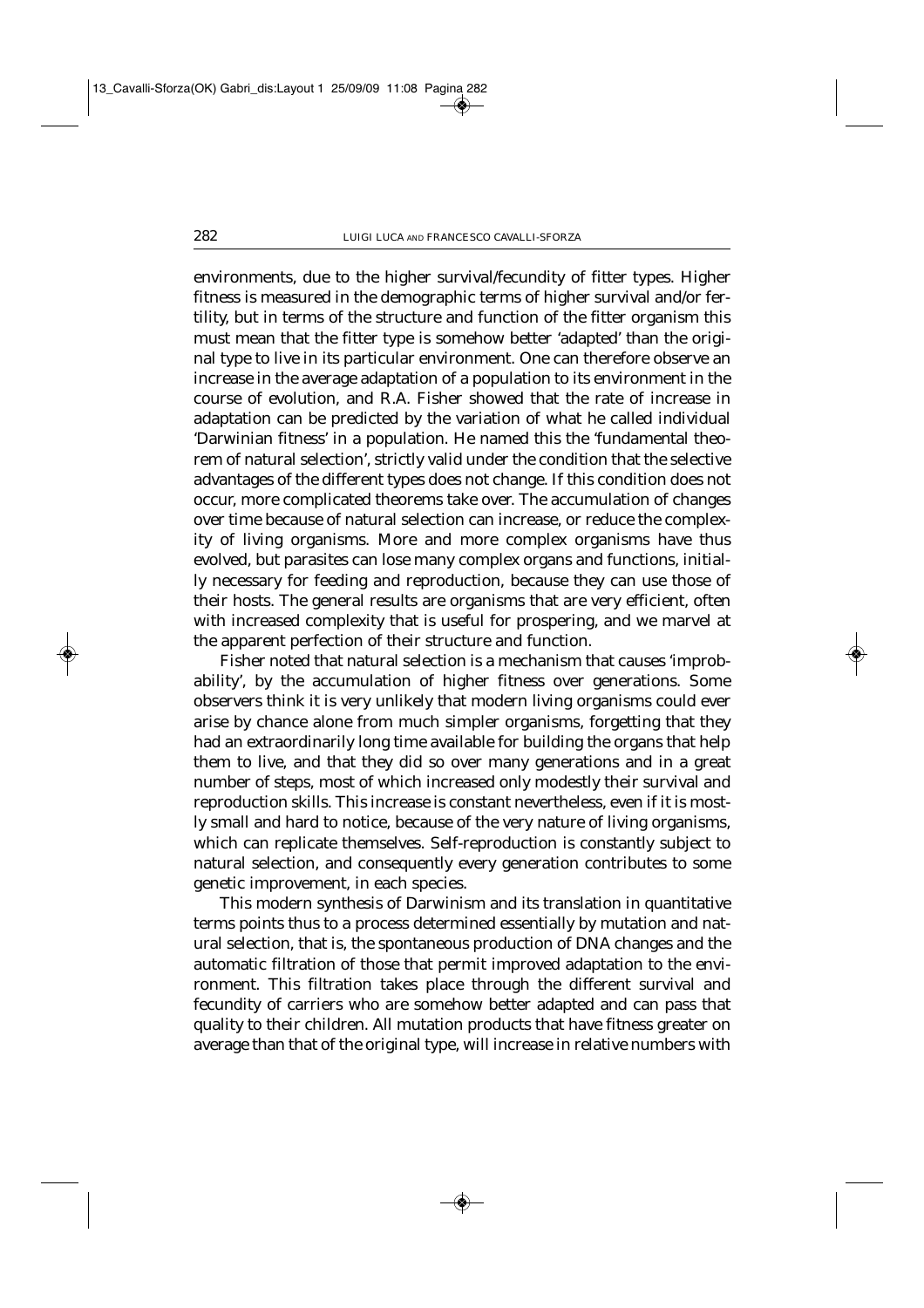the passage of generations, at a speed in time an space that depends on how much greater the fitness of the mutant is over that of the original type (more generally, of the population average), and on migration. Those mutant types whose fitness is inferior to the population average must decrease in numbers and eventually disappear.

It is important, however, to note that fitness as a measure of adaptation is not, strictly speaking, a property of genes (DNA), and of genes only. More exactly, it is a property of the 'phenotype', i.e. the actual product of genes in the development of the organism, and it depends also on the environment in which growth, development and everyday life occur, including, especially in humans, behaviors culturally transmitted, i.e. learnt during development. An otherwise very good book by Richard Dawkins, *The Selfish Gene*, forgot to mention the caveat that natural selection directly affects phenotypes, not genes, an error which Dawkins later corrected.

Darwin was also impressed in drawing his conclusions by Malthus' observation that the number of children generated by any living organisms is practically always greater, often much greater than that allowed to live by the available resources. There is not enough room for all those who are born: some must die early or not reproduce. Natural selection can therefore be viewed also as a highly competitive struggle for existence, because not all children may manage to contribute to the next generation.

Some religious environments did not like this concept, because competition to survive seemed intuitively incompatible with a loving God. But what seemed most offensive to a large number of XIX century Anglican prelates (there was a famous exchange in 1860 between Julian Huxley and the bishop of Oxford, Samuel Wilberforce), was the inevitable conclusion that humans have common ancestors with animals, especially with our nearest Primates, like chimpanzees. Zoos were beginning to be built, and everybody could observe pictures or even living specimens of Primates. Recent research on Primates has actually shown that the gulf between the nearest Primate and us is not as profound as it seemed in the XIX century. The major difference objectively observed between us and other Primates is that they cannot develop an articulated and rich language like ours, and this may have proved a major limitation to the development of communication within different Primate families, and thus to cultural evolution.

The Bible gives humans a privileged position with respect to animals, by assuming our similarity to God. Jews were not allowed to use art to make representations of God, and this decreased the dangers of imagining men's similarity with God as physical, rather than spiritual and intellectual. In other cultures, when artists were given freedom of picturing the phys-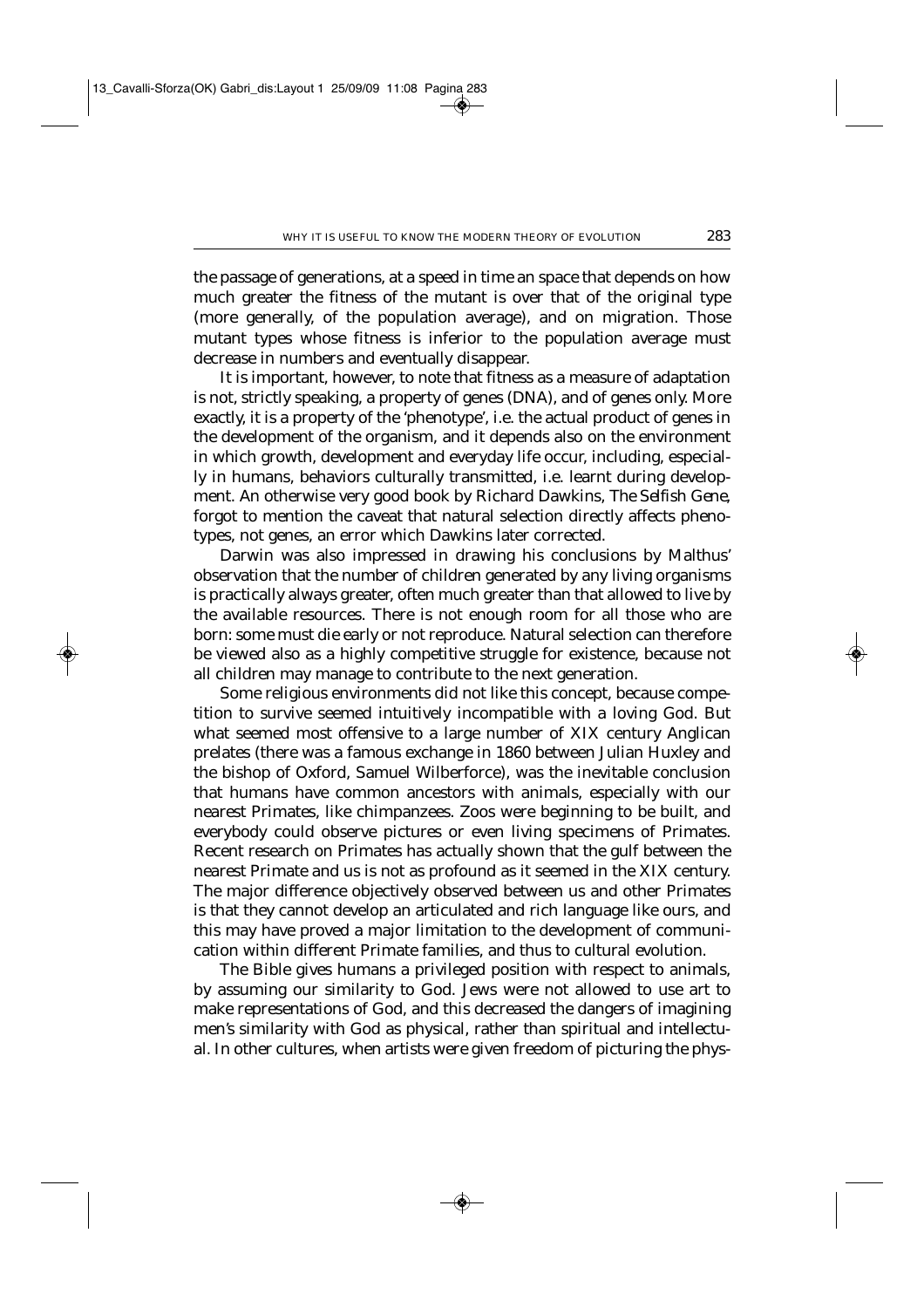ical similarity of their Gods and showed them in human shape, there was increased potential for conflict between science and religion, as Gods inevitably became natural rather than supernatural beings.

The Bible also makes the acceptance of evolution impossible, if one takes literally the word 'days' in the statement on Genesis, and not as rough geological eras. Actually geology antedated biology by almost a century in making the literal interpretation of the beginning of Genesis scientifically obsolete.

The word 'Darwinism', as used today by its critics in philosophical or religious circles, is often plagued by a number of misunderstandings and abuses of the basic Darwinian concept of natural selection, that have little or nothing to do with Darwin's or the modern understanding of his theories. Discussion is useless with people who have not learnt that natural selection is a direct, inevitable, and automatic consequence of basic demographic processes. Darwin, by the way, knew nothing of Mendel's experiments, which were published five years after Darwin's first book, *The Origin of Species*, but remained practically buried until 1900. The word Darwinism is used correctly only if it refers to Darwin's idea of natural selection, remembering that he also did emphasize that the fundamental need for selection to be effective is limited to inherited traits. Darwin's ideas on inheritance mechanisms were inevitably vague but do not affect the validity of his understanding of natural selection.

### 2. THE MAJOR FACTORS OF EVOLUTION

Natural selection is not the only factor of evolution. Today we have considerable knowledge of the basic mechanisms of genetic change that give rise to the diversity of DNAs. For all we know today the errors of copy of DNA, which we call mutations, are spontaneous and *random,* in the sense that they are unpredictable, and are not necessarily directed, for instance, in an adaptive direction. Their rates of occurrence can be estimated, with some difficulty because mutations are also *rare,* and large numbers of individuals must be examined*.* There is a good reason for the rarity of mutations: living organisms are complex mechanisms and they need *all* their organs and functions to be reasonably efficient, to ensure their own survival. Hence errors of copy of DNA must be rare or mostly not dangerous, and in fact mutations are rare and most of them do not affect Darwinian fitness.

DNA is made of very long filaments (the chromosomes) formed by a chain of units whose chemical nature is that of a 'nucleotide'. There are four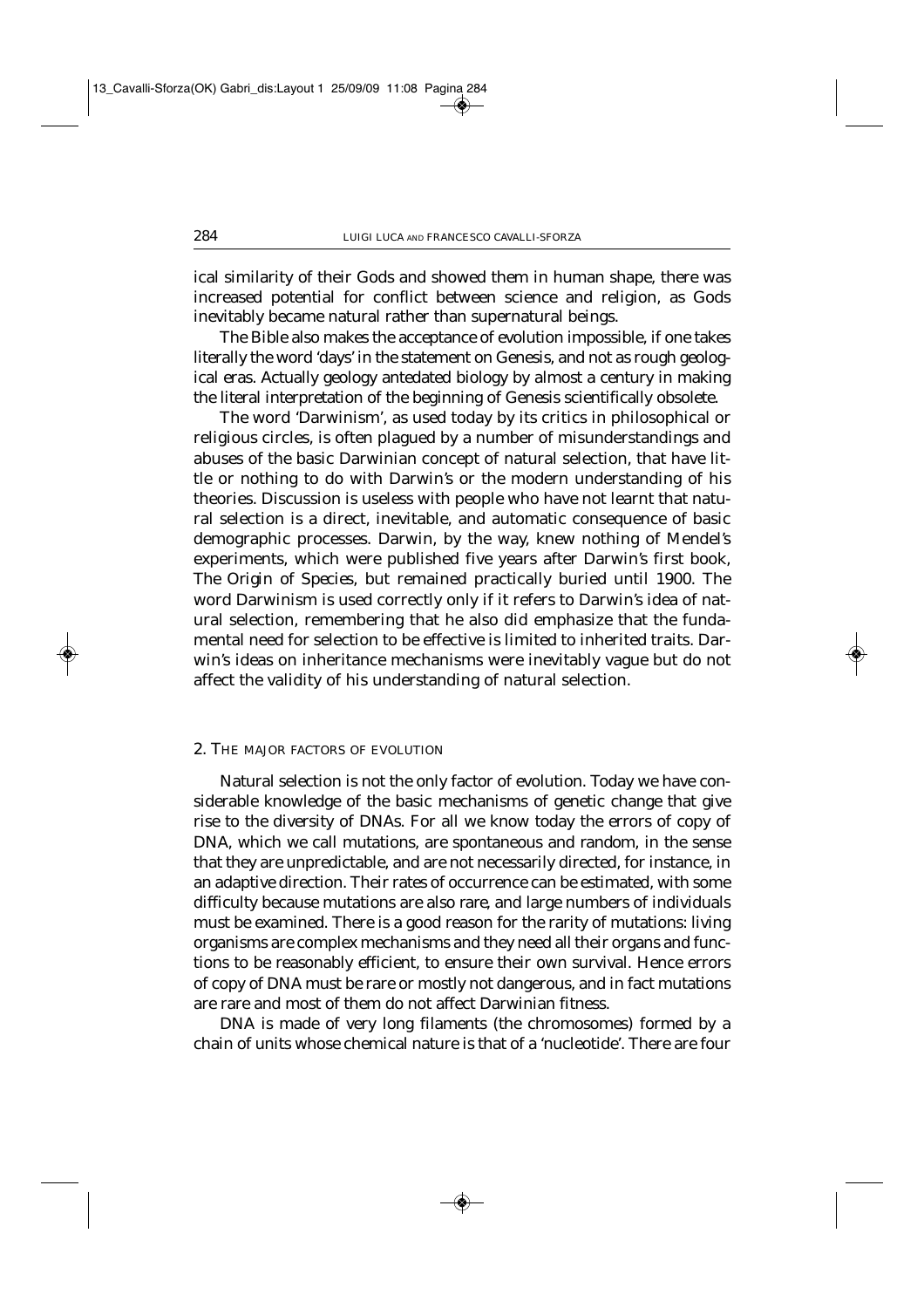types of nucleotides that can be aligned in any order, called A, C, G and T (the initial of their chemical names). It is common to suggest that DNA is a book of instructions for making a living organism, written in an alphabet formed by four letters. Human DNA is like a library made of 23 volumes (the 23 chromosomes). In sexual reproduction of 'diploid' individuals like us and the great majority of plants and animals, each individual receives one copy of each chromosome type from the father, and one from the mother, so that every cell in the human body, aside from the reproductive cells, numbers 23 *pairs* of chromosomes. All parts and units of DNA can mutate: the most common changes are called single nucleotide polymorphisms or *snps*, and are the replacement by mutation of a specific single nucleotide in a particular position on a particular chromosome by any other of the nucleotides in the set: A, C, G, T. *Polymorphism* means that both the ancestral type (allele) and the mutated allele are found in the population, usually in such frequencies that a study of 100 or even fewer individuals would find both alleles.

In our species *genetic* (= DNA) *diversity*, meaning the presence of polymorphisms, has been so far observed in about 0.5% of the billions of nucleotides forming the 23 chromosome pairs of the first man whose genome was fully investigated and published (Craig Venter). This variation of about 15 million nucleotide sites means that in 15 different million specific sites the contributions by Craig's father and mother were different, and are due to mutations that occurred many generations ago. Extending full sequencing of the genome to many more individuals will certainly increase this estimate of polymorphic sites. We call a site *heterozygous* when the paternal and maternal contributions differ and we use the percentage of sites that are heterozygous as a measure of the genetic diversity of an individual.

Mutation rates are a property of nucleotide sites: they can change under special conditions, and it is possible that they are adjusted by natural selection to optimal average values. It is interesting to note that mutation rates, if considered per unit of biological time, which is the generation time (the average age of reproduction) of the specific organism we study, tend to be of the same order of magnitude for many organisms, even though the difference in duration of a generation time between, say, bacteria and humans goes from thirty minutes for bacterial generation, to thirty years for humans: this means that the rate of reproduction is roughly half a million times greater in bacteria.

There have been efforts to show that mutation is not always random but tends to be adaptive, i.e. a mutation useful for the organism is more likely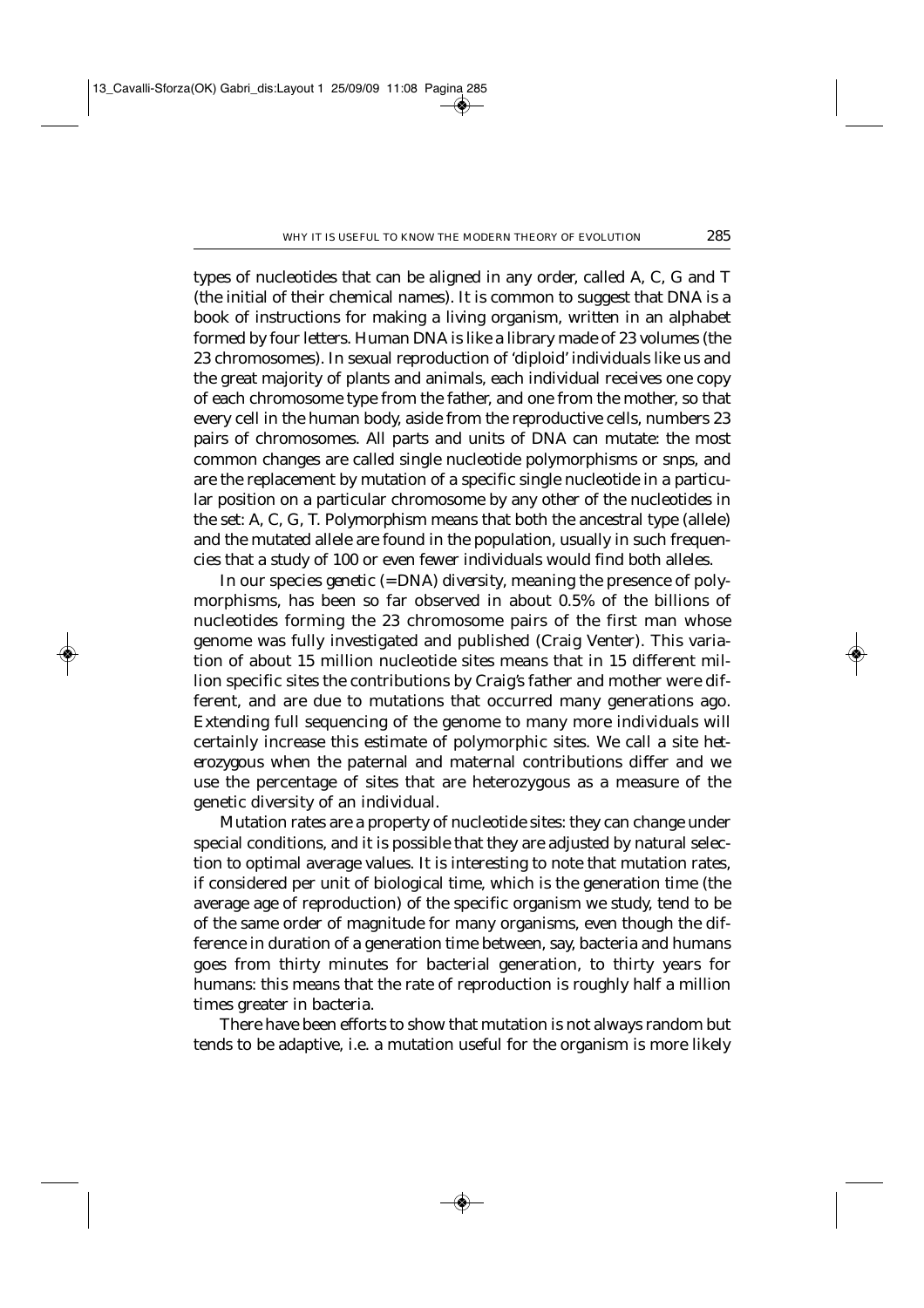to appear than other random mutations. There is no evidence today that this is true, in spite of many attempts (e.g. recent ones by Cairns). This is not to be confused with the fact that if a favorable mutation appears it will be picked up by natural selection and expand, until it becomes the norm in the species. One of the greatest geneticists of the last century, who unfortunately died about a year ago, Joshua Lederberg, worked on this problem in the last years of his life. The last time one of us had an opportunity to discuss it with him he said that it is clear that there are some 'funny things' in the mutation process judging from mutation rates, but nothing is clear. A reasonable guess is that a gene that is functionally active is more likely to mutate than one that is inactive, and one small attempt to test this hypothesis was made by Luca Cavalli-Sforza, but the effort remained inconclusive.

Mutation and natural selection, however, are not the only factors of evolution. The modern theory of evolution includes other factors: the major ones are drift, migration, and recombination.

*Drift*, more accurately called *random genetic drift*, is defined as the variation in the frequency of polymorphisms, through succeeding generations, which depends on the size of a population, intended as a social group whose members rarely marry outside the group, or accept foreign members for reasons other than marriage. This is or was in earlier times the tribe, basically a linguistic unit (tribe and language have the same name or names) that usually claims common ancestry. Population size, N, increased considerably during human evolution ca. 10,000 years ago, when a major change in food acquisition took place: the change from hunting-gathering and/or fishing to agro-pastoral economies, i.e. from food collection to food production. Until then, and throughout most of the evolution of the genus *Homo*, the size of N may have ranged from a few hundred to a few thousand per social group (the tribe), that is ca. 1000 as order of magnitude. The few surviving tribes of hunters-gatherers are of this size.

As we shall see, the evolutionary effect of drift is that of causing the reduction of genetic diversity, as estimated by the percentage of sites that are heterozygous in a sample of the individuals from the population. If prolonged indefinitely, drift would reduce genetic diversity of the population to zero, an ideal situation for a racist, who would probably consider attractive a greater genetic homogeneity of all individuals forming one's social group. But loss of heterozygosity is not at all desirable: the progeny of close relatives suffers from mortality and morbidity that are greater, the higher the degree of relationship of parents. By contrast, higher heterozygosity, found for instance in 'interracial' hybrids, is likely to show greater vitality under a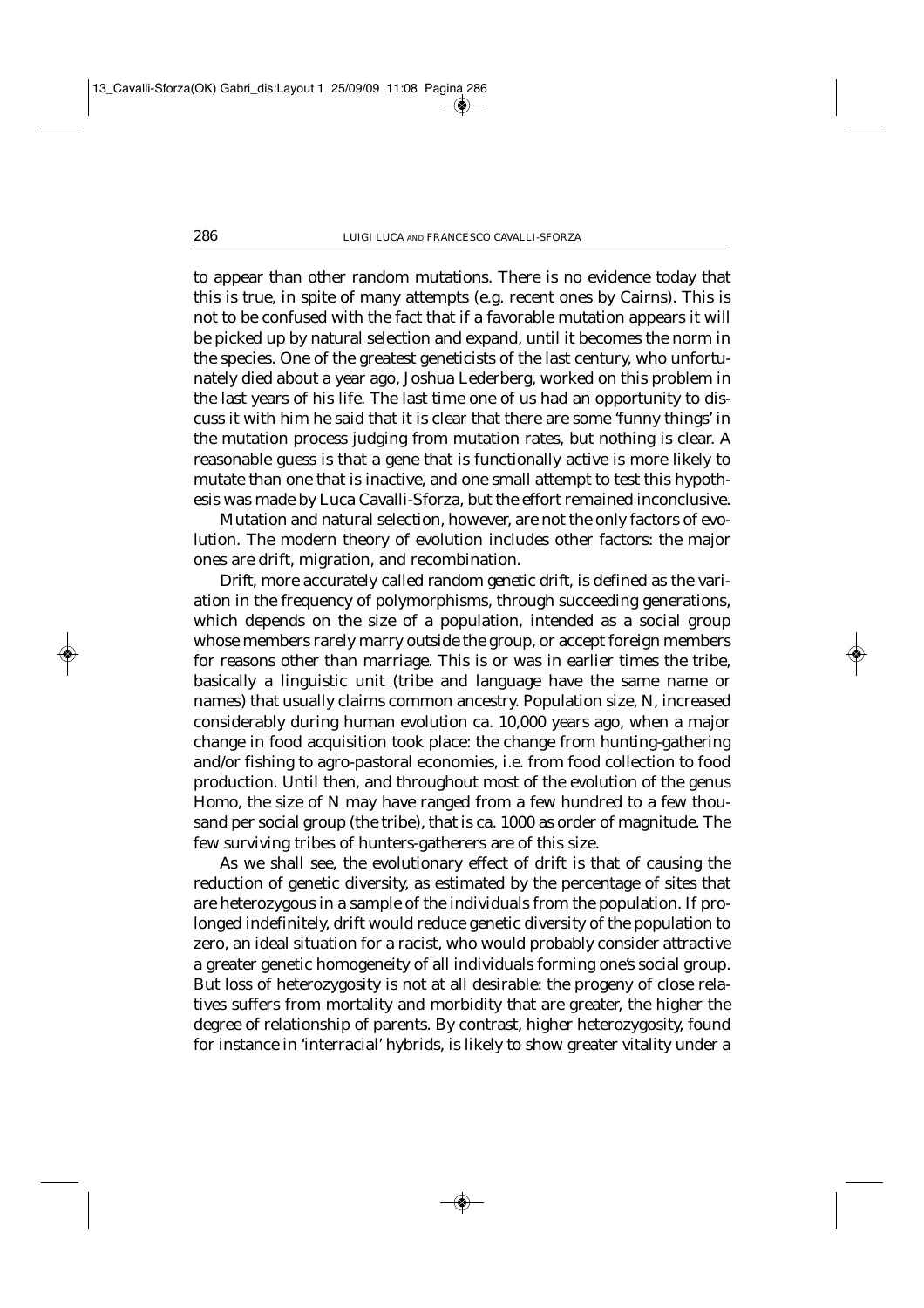variety of respects – a phenomenon already well known to Darwin, and called hybrid vigor. Human social customs are usually geared to avoid too close relationship of husband and wife, and it has been estimated that tribes of size above 400 or 500 can escape damage caused by marriage among close relatives. Moreover, there is almost always some immigration, mostly by marriages with persons from other, usually nearby tribes.

In the last 10,000 years, the passage to agro-pastoral economy caused a considerable increase in population size, not far from a 1000 X factor. Tribes of hunter-gatherers have often maintained their original tribe name, which is usually also that of their language, but the new economy allowed considerable growth. In Nigeria, for instance, the four most important tribes (Hausa, Yoruba, Ibo, Fulani) have now more than ten million members each, but there are many much smaller ones.

*Migration* is another major demographic factor of evolution. When migration takes place among different tribes, it usually tends to reduce drift. Traditionally, much of it is due to marriage with a member of another tribe, or to work, which has recently been in constant increase. If the % of in-migration per generation of a tribe is *m*, the larger is *m* the more effective is the avoidance of drift effects. A larger population size, *N*, has the same effect, and their joint result of *m* and *N* in counteracting drift is measured by the product *Nm*. In Italy, *Nm* varies from 0.1 (in mountain isolated villages) to >2.9 (in towns of more than 100,000). (Observed data can be found in Cavalli-Sforza, Moroni and Zei, 2004).

Much migration occurs on an individual basis, especially when it is due to intertribal marriage, and is a very powerful factor that reduces drift effects. But there is a type of migration that acts in an opposite direction, generating new opportunities for drift: the migration of a group large enough to form a new colony. This takes place especially if the colony is far enough from the motherland, and contact with it is rare, for instance in the case when conflict was the reason for leaving the motherland. Puritans who escaped religious persecution founded some English colonies in North America, and the same was true of the French and Germans who joined the original Dutch founders of South Africa.

Long before any recent historical case, a special process of continuous migration accompanied several expansions of our species to the world. The oldest expansion of the genus *Homo* was from Africa to the Old World, Europe and Asia, about 1.7 million years ago. We know little about it genetically, because the earliest Eurasian human species, called *Homo erectus*, has probably left no direct descendants. The ancestors of our species, that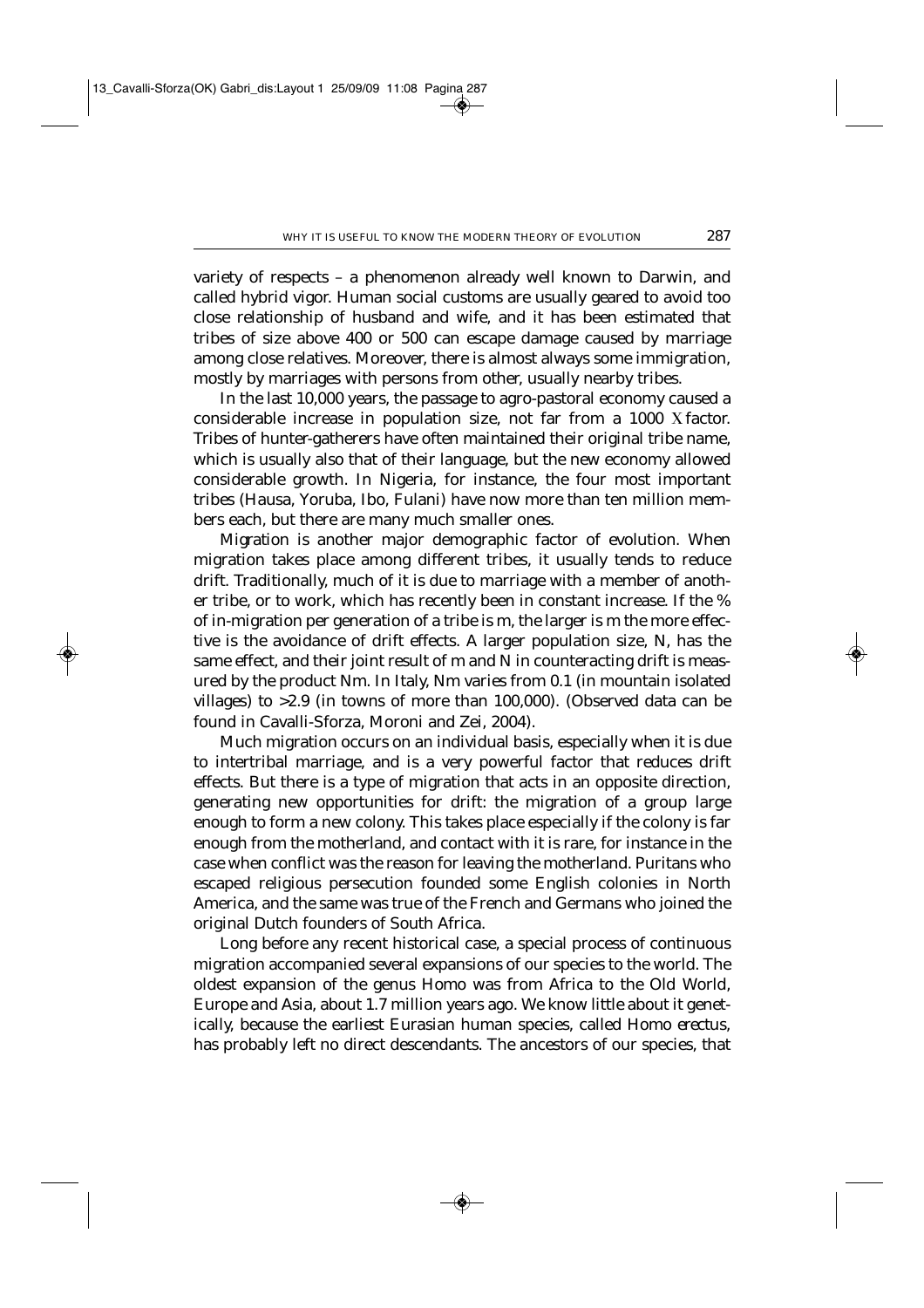eventually became *Homo sapiens sapiens* (considered undistinguishable from anatomically modern humans), lived between 150,000 and 100,000 years ago in eastern Africa, and spread to all of Africa starting perhaps 100,000 years ago. But maybe just one tribe that must have been most advanced in language development started expanding about 60,000 years ago from East Africa and continued until it settled the whole world. While Australia and New Guinea were already settled by them 40,000 years ago, southern Chile, the most distant place from the East African origin, was reached 11,000 years ago, after crossing from Siberia to Alaska. The expansion covered a distance of about 25,000 km at an average speed of half a km per year: much of it probably took place along the coasts or rivers or oceans, and went faster as time passed. Major oceanic islands were reached later, mostly from S.E. Asia, beginning some 6000 years ago. Some very small and especially isolated island, like Pitcairn and Tristan da Cunha were settled only a couple of centuries ago by a dozen or so settlers, who afterwards increased in numbers at a regular rate.

The introduction of the agro-pastoral economy occurred at similar times in different areas of the world, and generated the major crops and domestic animals that still support us: wheat and barley, sheep, goats, cattle in the Middle East; rice, millet, chicken and many fruits in East Asia; maize, beans, squash, tomatoes and turkey in Mexico. They all probably developed from the same semi-conscious biological discovery: how living organisms are born. They mostly developed, probably independently, in near-tropical areas at mid altitude, where food was rich but population density outgrew the resources. The new economy spread slowly, about one km per year to Europe and to Central and south Asia, by a combination of demic diffusion (of people: the farmers themselves) and cultural diffusion (local hunter-gatherers learning about food production technology from immigrant farmers). In the Sahara, there were at an early time very sophisticated agro-pastoral developments, but the region dried up around 5-6000 years ago, and farmers had to go south. They were especially successful in West Africa, with limitations imposed by the poverty of the soil and the difficulties of raising crops and animals originating from the Middle East. Using local plants, agriculture reached the Nigeria-Cameroon boundary, where in the first millennium BC an ally joined it: iron use, coming from the Middle East via Egypt and Sudan. The Bantu expansion had its origin there and spread to central and southern Africa. But African agriculture remained poor, until manioc arrived in the XVIII century AD, probably brought by a missionary coming from South America. Manioc was domesticated in the central Andes, and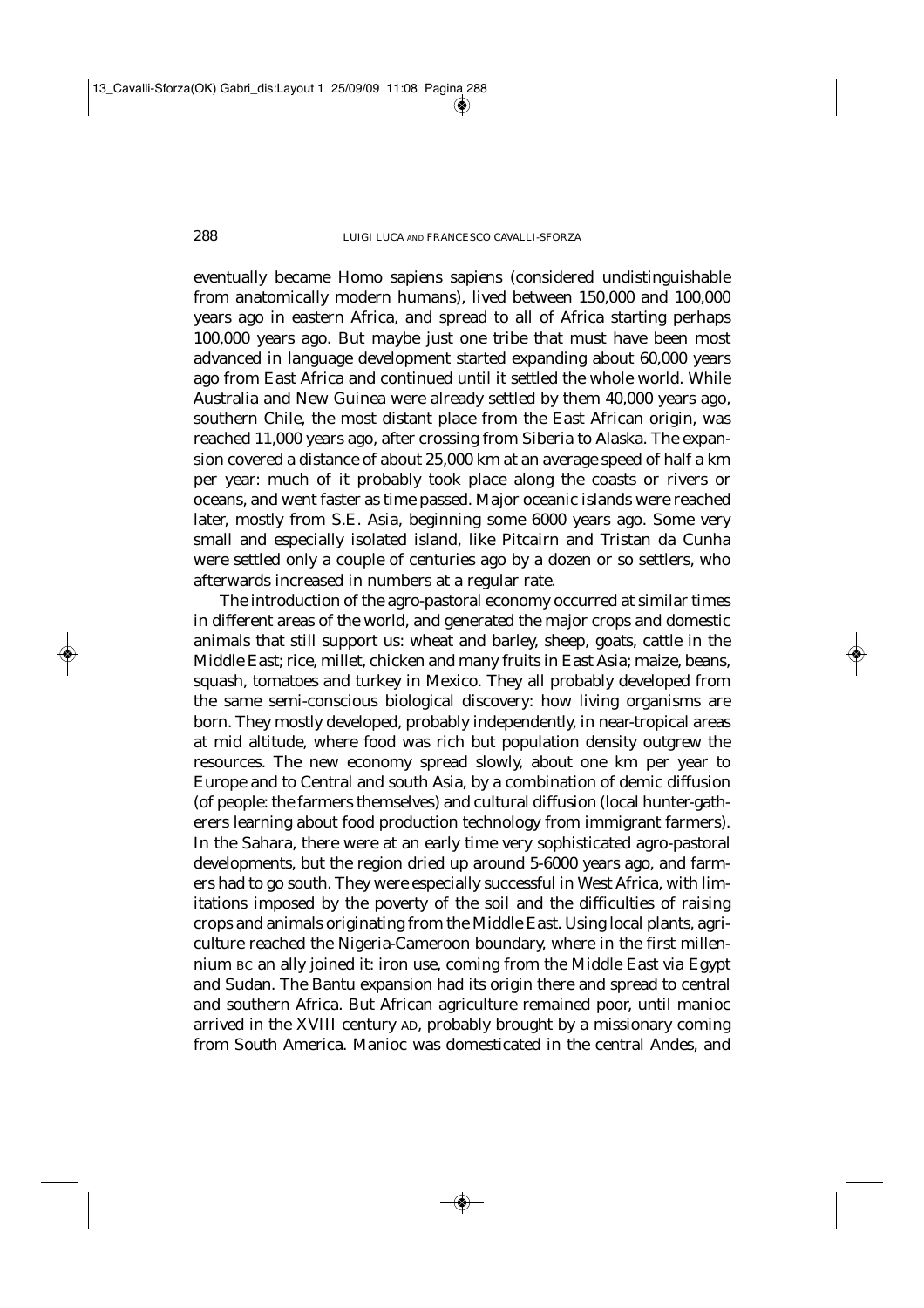made possible the expansion to the South American plains via the major rivers, before conquering most of Africa in three centuries or less.

Agriculture changed the world. Hunter-gatherers were professionally nomadic, having to shift continuously to new hunting grounds. They traveled in small flexible groups, with no chiefs – a perfect democracy they still practice. People who travel all the time can own almost no personal property. But farmers had to settle near their fields, could build permanent houses, property became an advantage and a rule, and a variety of new jobs developed, requiring specialized skills. Societies acquired fixed caste structures, with chiefs, which reached the apogee in India, where the caste system has now disappeared, but only in towns.

The introduction of writing, the earliest in the Middle East and Egypt around 5000 years ago, began history. Metals soon followed, first copper then bronze and iron, all discovered above the Middle East, beyond the Caucasus. War, loot and piracy became a way of life, making defense necessary. Pastoral life separated largely from agriculture and went its own way, turning into a style of life in arid lands. This takes us to the history we learn at school, of which the Bible became a major record. According to some researchers, Genesis was written in two versions, later intermingled and partially contradictory, and it relates to the histories of two different tribes of farmers, one of which had partially reverted to hunting and gathering, or perhaps to a strictly pastoral life.

3. NATURAL SELECTION AND DRIFT: THE RELATIVE IMPORTANCE OF ADAPTATION AND CHANCE IN EVOLUTION

# 3a*. Serial Founder Effect*

It seems likely that the so-called 'Out of Africa' expansion that settled the whole world and generated all presently living humans progressed by a series of repeated migrations of relatively small groups, which started out from the most peripheral colonies, settling not very far in uninhabited territory. This would allow a pioneering small colony to remain in contact with relatives and friends, in general with what was 'civilization' at the time. It is very unlikely or even impossible that there was admixture between modern humans and descendants of *H. erectus*, who must have had a very low population density throughout Eurasia at the time. There is so far no evidence of admixture of our species with Neanderthals, who lived in Europe at the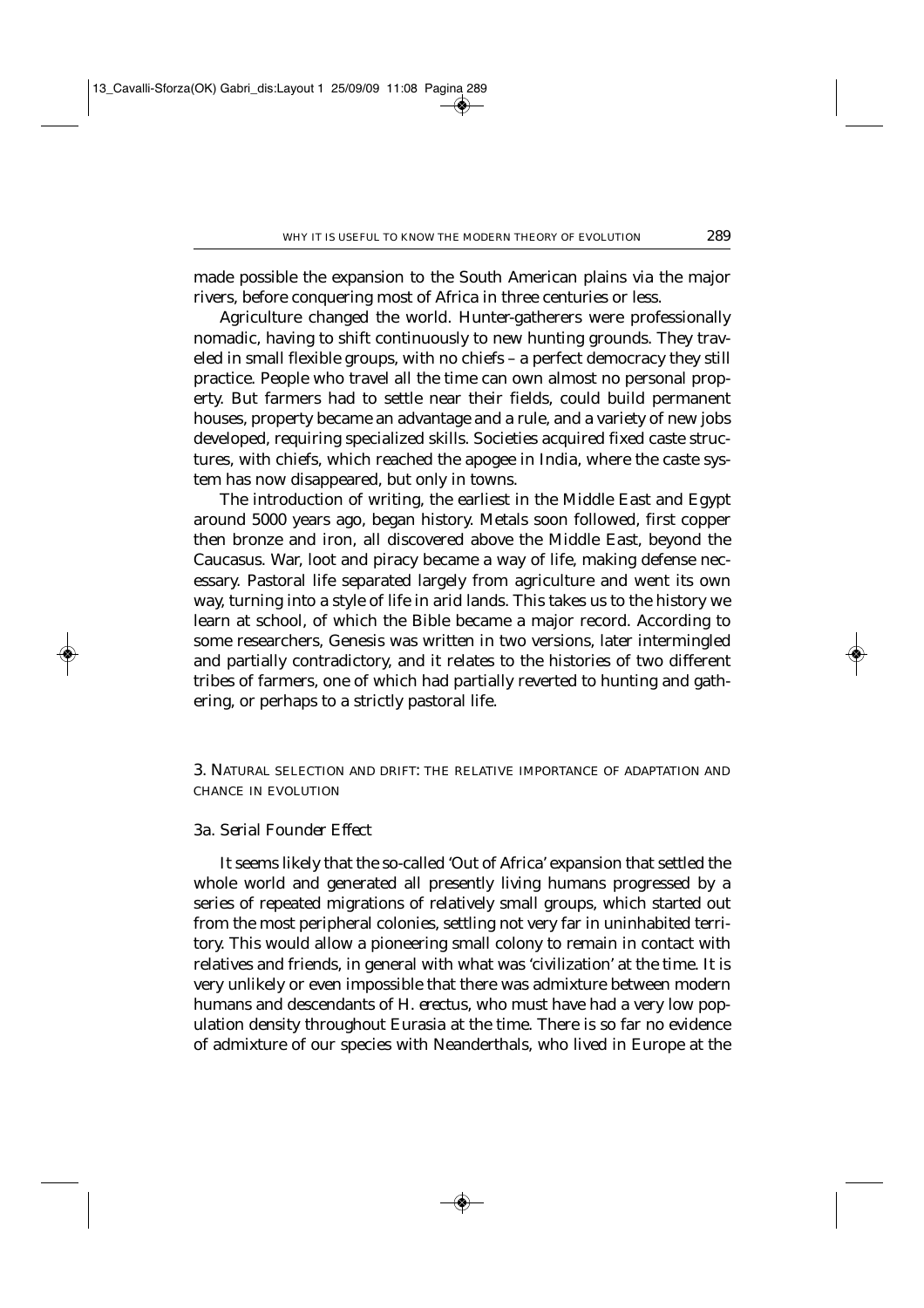time it was first settled by *H. sapiens* and were certainly far more advanced than *H. erectus*. Neanderthal has now been shown to be sufficiently different from modern humans to be considered another species, although it separated from *H. sapiens* much later than any other branch.

There must have been a large number – at least hundreds, perhaps even thousands – of similar events of foundation of new colonies, one after the other, in the many directions in which expansion proceeded away from East Africa. Hunter-gatherers live in camps made of huts that are rapidly built, and move across a fairly large area that makes up their hunting ground. In the search for new ground, a group smaller than a tribe, and probably of small size, may have explored new territory at some distance from the mother tribe. If the new area was found suitable and the small group settled it, *a new opportunity for drift*, and therefore local loss of genetic diversity was created. In all cases when a group lives in an isolated island or region, or for social reasons (religious, political, etc.) breeds separately from the other local population, drift can create genetic as well as cultural differences, the magnitude of which depends on the size of the population.

This is shown by a large number of examples from medical genetics: quite a few instances of rare genetic diseases are found in genetically isolated populations in which a mutation arose a few centuries ago. If the group increased in numbers subsequently, it will be especially easy to find several cases of the same disease today. This is common in particular for recessive genes (that do not show in the heterozygous condition, but come to light in one out of four children, in marriages between two heterozygotes). Jewish people have traditionally good medicine and have discovered a number of new recessive diseases, some of which are found also in different populations, while others are present only among Jews, more often in individual Jewish groups that separated from each other in one of the several diasporas that spread Jews around the world in the last 2500 years.

Ashkenazi Jews, for instance, were subjected to one of the worst genocides in World War II, and their survivors are now mostly in the US and Great Britain. It is believed that they originated from a small group that migrated from Rome to central Europe, perhaps a thousand years ago. Genetic screening of members of the Ashkenazi community indicates that 50% of them are descendants of just four women. Several mutations that occurred probably during their expansion in N. Europe gave rise to a relatively large progeny carrying mutations rare elsewhere; some were not even found outside the Ashkenazi. These observations of cases of genetic diseases, found in a few populations that expanded recently, or more generally in 'genetic isolates', are referred to as 'founder effects'.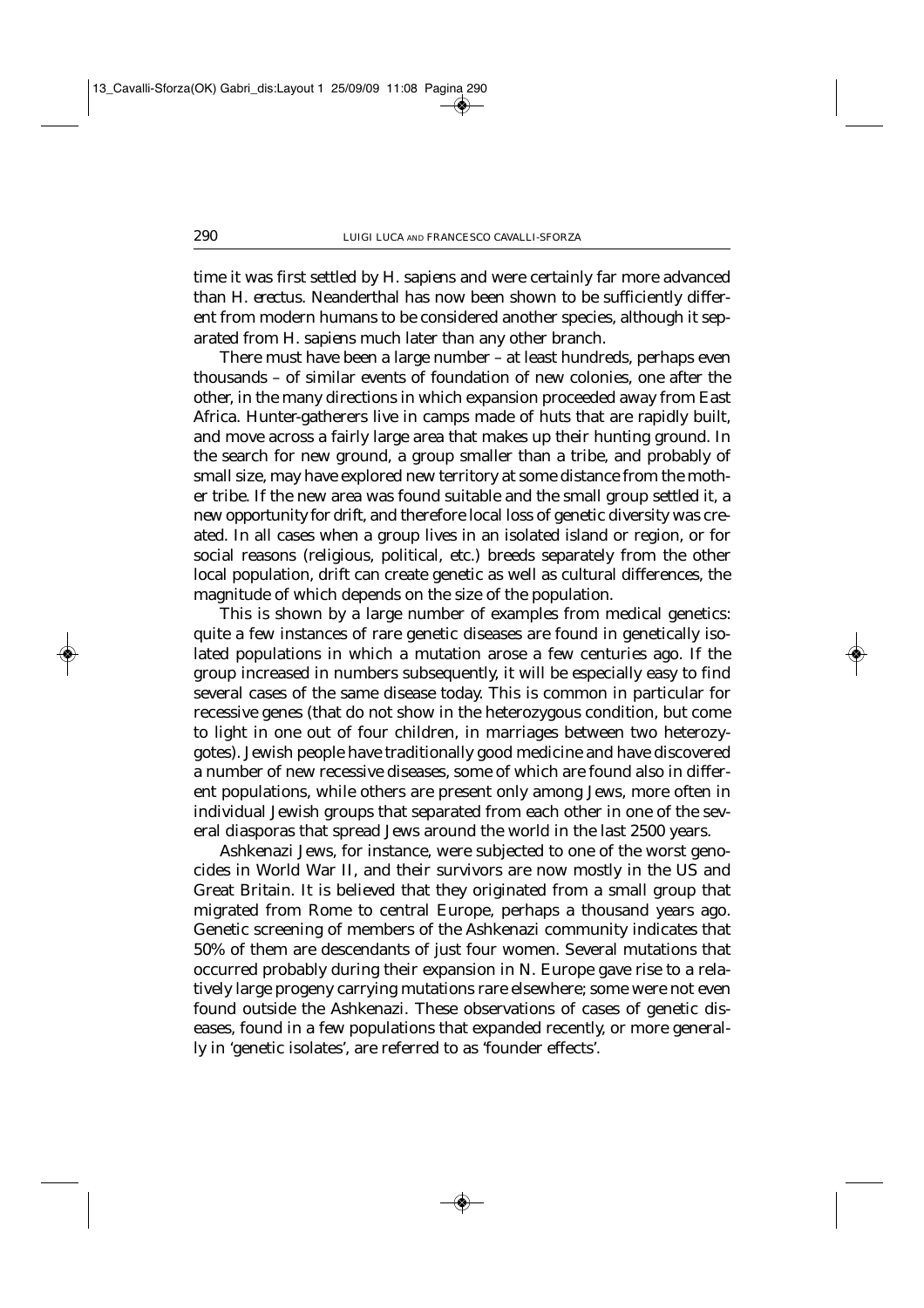### 3b. *Genetic and geographic distance*

It has lately been shown that the recent human 'Out of Africa' expansion has generalized the founder effect to the whole world. It is in fact reasonable to view the expansion of modern humans, from an original relatively small African tribe, as the sequential founding of small colonies, and therefore as a sequence of founder effects that ran across the whole world in the ca. 50,000 years period that it took to cover the 25,000 km between the place of origin of our species and the farthest places. The progression of the species by successive episodes of colonization, each of which gave rise to a founder effect because of drift, due to the usually small size of the early colonies, must have caused a linear fall of genetic diversity from Africa to S. America, first observed by Prugnolle and others (2003) by examining the HGDP (a collection of DNAs from 52 indigenous populations of the five continents, (L. Cavalli-Sforza 2004). The Stanford research team confirmed it by doubling the number of original observations obtained, with genes called microsatellites (a total of 783 of them, Ramachandran *et al.*, 2005) and later by examining 650,000 snps of the HGDP populations (Li *et al.*, 2008). The explanation offered, summarized by the name of 'serial founder effect', was tested by simulation. The average single founder step suggested by the simulation corresponds to an *Nm* of about 0.3, in reasonable agreement with anthropological information on surviving hunter-gatherer populations (Ramachandran *et al.*, 2005). There were most probably hundreds of these successive colonizations from beginning to end, on any of the different routes made by our African ancestors who settled the world, and the total of single founder effects must have been of many thousand.

The same papers (Ramachandran *et al.,* 2005, Li *et al.,* 2008) also showed that there is a very close correlation between genetic and geographic distances (measured as the crow flies, with entrance to the Americas by the Bering strait) of all the HGDP populations, when each is compared to each of the others. The correlation is 0.87 with microsatellites and 0.89 with 650,000 nucleotide sites. Such close correlations are most easily explained by simple drift, plus migration limited to geographically close tribes, and allow the suggestion that true natural selection effects during the great 'Out of Africa' expansion might amount at most to about 20% of the total genetic variation observed today among indigenous populations. This has been the first large-scale attempt to estimate the relative importance of selection versus drift in the origin of the genetic variation observed in a species. Our species is the one that lends itself best to such computation, because of the availability of the necessary demographic estimates of population sizes and migration, difficult to obtain in other species.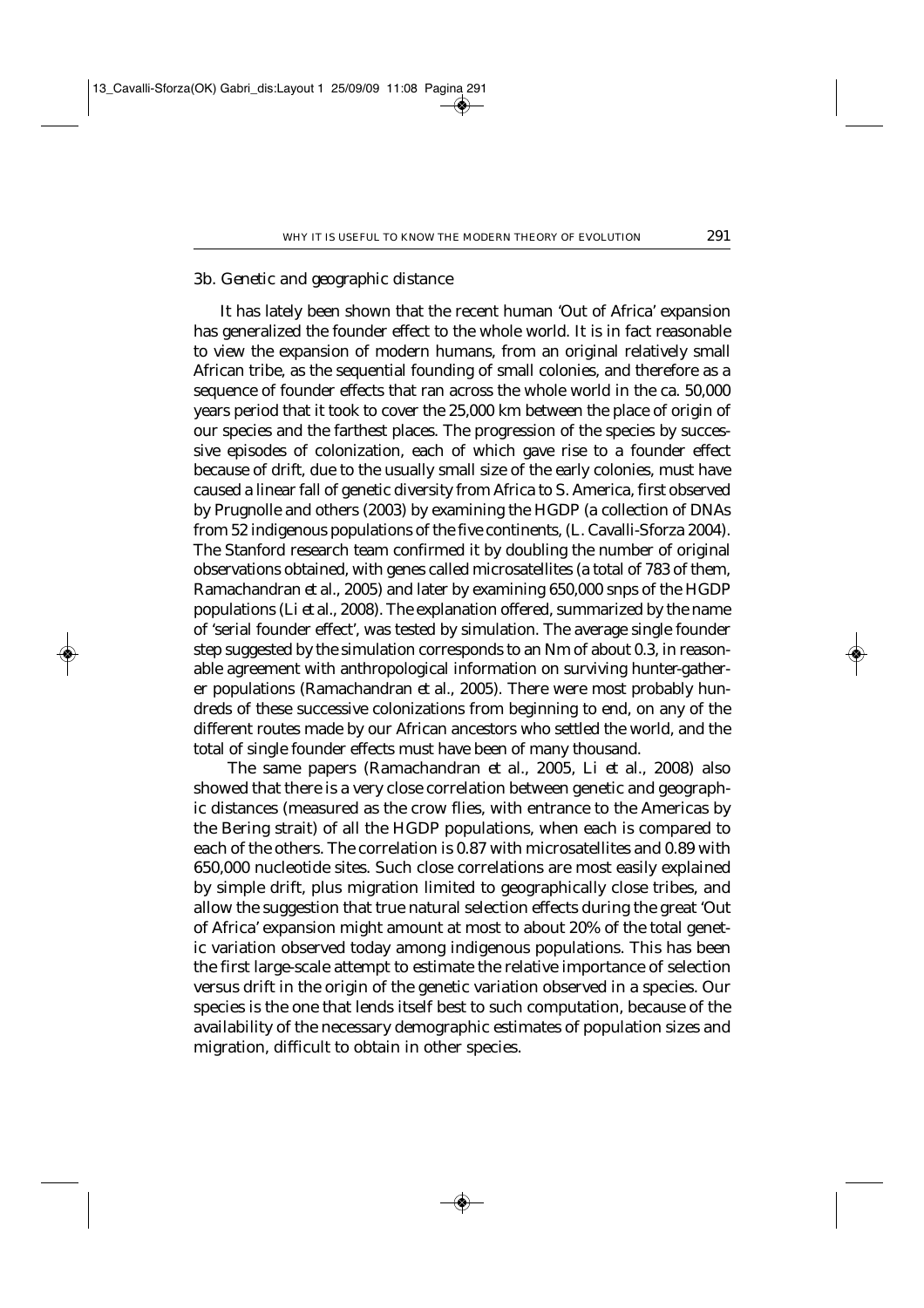### 3c*. Drift in the Parma Valley*

One of the present authors (LLCS) was responsible for the very first attempt at measuring the relative selection/drift ratio in humans. The opportunity arose thanks to the information and support offered by one of his first students of Genetics at the University of Parma in 1951-52, the Catholic priest Don Antonio Moroni, who made him aware of the existence of demographic data, that had potential interest for genetic study, collected by parish priests over the centuries and available in the Catholic Church records. Demographic data from 74 parishes of the Parma Valley, covering the last 400 years, were used in the research: population sizes, migration, and frequencies of consanguineous marriages. Genetic distances among the parishes were calculated for 14 blood group genes then available, obtained from a total of 2875 individuals. The parishes varied in population size, from less than a hundred to several thousand individuals, with a strong stratification of village size and migration by altitude. It became clear that demographic data, based on 400 years of demography (population size and migration), could predict very well the genetic variation within and between villages (parishes) on the basis of drift alone.

In addition, computer simulations (Cavalli-Sforza and Zei) were made to test how long it would take, given the observed migrations and population sizes, to reach an equilibrium value. Both migrations and population size affect variation among populations (smaller village size increases variation among populations, here represented by parishes, but increased migration acts in the opposite direction, reducing it). The greatest variation among villages (parishes) is observed in the highest, mountainous part of the valley, where they are also smaller; in the intermediate altitude part (hills), the size of villages and the genetic variation among them are intermediate; while in the plains population density is highest and parishes are proportionately largest, and there is no measurable genetic variation among parishes over that expected by random sampling in a homogeneous population.

The computer simulation of the blood group data, starting from complete genetic homogeneity of the population, showed that the variation among mountain villages increased regularly over generations and came to a stop, as expected in conditions of equilibrium between drift and migration, after about 250 years (8 generations). The observed variation among villages agreed with that expected on the basis of the simulation. There was a mistake in the original study that gave a small difference, but it disappeared in the most recent analysis of the data (Cavalli-Sforza, Moroni and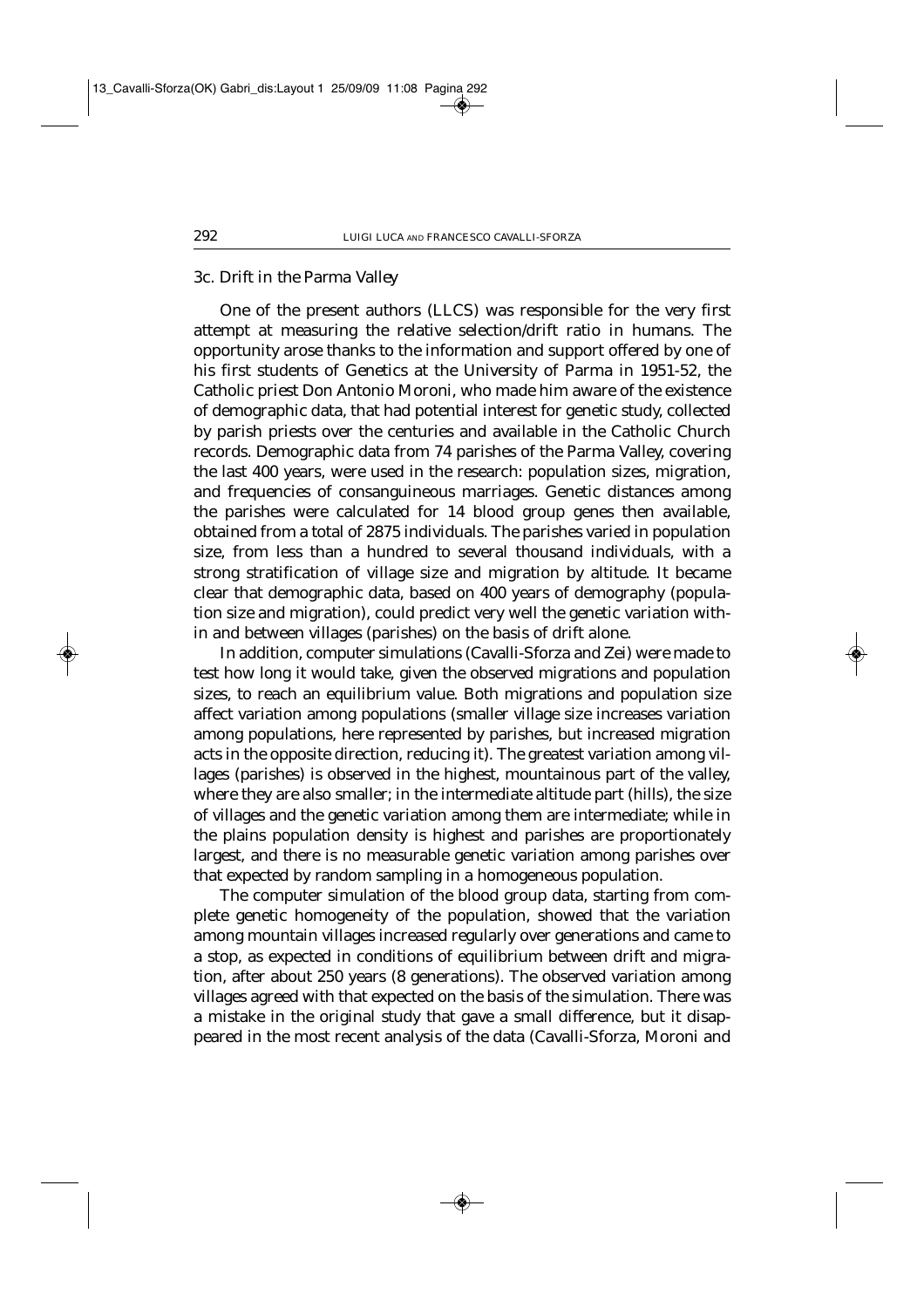Zei, 2004). This book contains all the data collected by our group in Italy in the last 50 years; they were gradually extended to much of the rest of Italy and to other sources of data, like surnames, dispensations for consanguineous marriages, etc.

With a population like the one studied for blood groups in the Parma Valley, and with the numbers of individuals tested, drift provided therefore a sufficient explanation of all the observed genetic variation for standard blood groups, leaving no evidence of natural selection. Some natural selection could be shown in early, classical observations on blood groups, but only by using special approaches, like mortality and morbidity of RH+ children born to RH- mothers. Such an effect would hardly show in the approach used in the Parma Valley. By contrast, in the analysis of 52 world populations, with all the genetic variation tested by 650,000 nucleotides, some natural selection effects did appear and are now being examined further in a paper being prepared for publication by J. Pritchard. Serial founder effect did not provide complete explanation of variation among the HGDP populations, but left a fraction of about 1/5 of the genetic variation potentially explained by natural selection, 4/5 being explained by drift.

For readers interested in the origin of this estimate, it is calculated from  $1-r^2$  where r is the correlation coefficient between genetic and geographic distance, under the assumption that geographic distance can explain genetic distance entirely. But 1/5 is actually an overestimate for the contribution of natural selection, because a substantial part of it is explained by the red dots of Figure 1 of Ramachandran *et al.* deviating from the straight line, and they are due to the fact that the three oldest African populations have separated earlier and have been exposed to drift for a longer time than the rest, thus building a greater genetic distance from the other African populations.

### 3d. *A clear example of natural selection: lactose tolerance*

Direct study of individual genes known to be under selection shows it is possible to detect the place of origin of a mutation that is known to have increased in frequency because of higher fitness. By observing how it spread around, the selection coefficient (fitness value) can be calculated. Examples of natural selection clearly demonstrated so far are of individual genes that became known in other investigations, and the evidence comes from finding that mutants of the gene cause specific diseases. Among these, the most interesting one is for an snp that is a regulatory mutation of the gene making the enzyme lactase, which allows metabolizing the milk sug-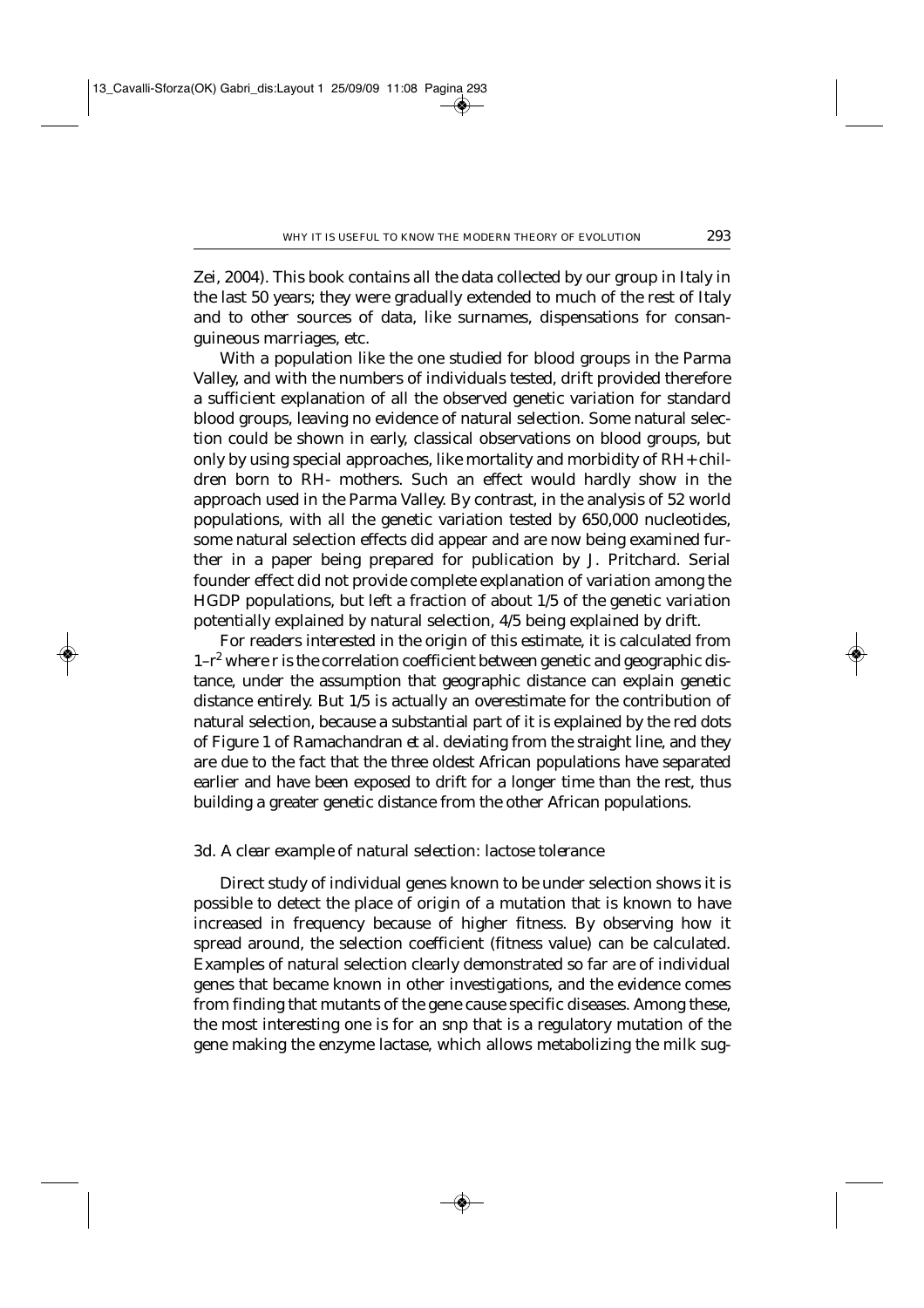ar lactose. The enzyme-producing gene is located in the second chromosome, and a gene that regulates its production is located very close to it, within another neighboring gene (Peltonen *et al.*). The ancestral regulatory nucleotide site is responsible for suppressing the production of lactase after weaning, once milk is no longer available to the growing organism. The gene is found in all Mammals, as well as in the great majority of humans, because the consumption of milk after weaning is limited to a vast area centered around the Middle East, where sheep, goats, and cattle were first raised. In this area it is common to find a mutation of the regulatory gene, that does not stop the production of lactase after weaning, so that carriers of the mutant continue producing lactase and can therefore utilize the milk sugar for all of their life.

It has been shown that the mutation arose in an individual living somewhere in the Ural Mountains about 6000 years ago, probably a member of a reindeer shepherds' tribe that must have started consuming milk in adulthood. Adults of the ancestral type, that lose lactase production after weaning, suffer gastro-intestinal pains and other complications when they try to consume milk – at ages at which the lactase enzyme is no more produced – so they tend to abandon the custom. This condition is called *lactose intolerance*, while the capacity to consume milk as adults, without troubles and enjoying full benefit from the calories available upon digesting lactose, is called lactose *tolerance*. This capacity is especially advantageous in cold climates, which is where the mutation probably arose and therefore prospered particularly well.

The tolerance mutant is now very frequent in Scandinavia (90-95%), which is nearest to the place of origin, and in Great Britain, that saw the arrival of many Scandinavian Vikings. Its frequency decreases otherwise from the center of origin, being somewhat lower in other parts of northern Europe, close to 50% in northern Italy, and 20-25% in southern Italy, Sardinia, and other parts of S. Europe. The fitness increase determined by the mutation to tolerance has been calculated on the basis of the population size of the initial population to be between around 1.5 and 4% (Bodmer and LLCS, 1976. Other recent similar estimates have used other criteria). Similar recent estimates were obtained more recently, and this is one of the few advantageous mutations whose fitness has been estimated. It is interesting to remark that the selective advantage is realistic only in an environment where milk is available to adults for consumption. The environment is a special one, generated by human innovations, and there are probably many other examples of the same type.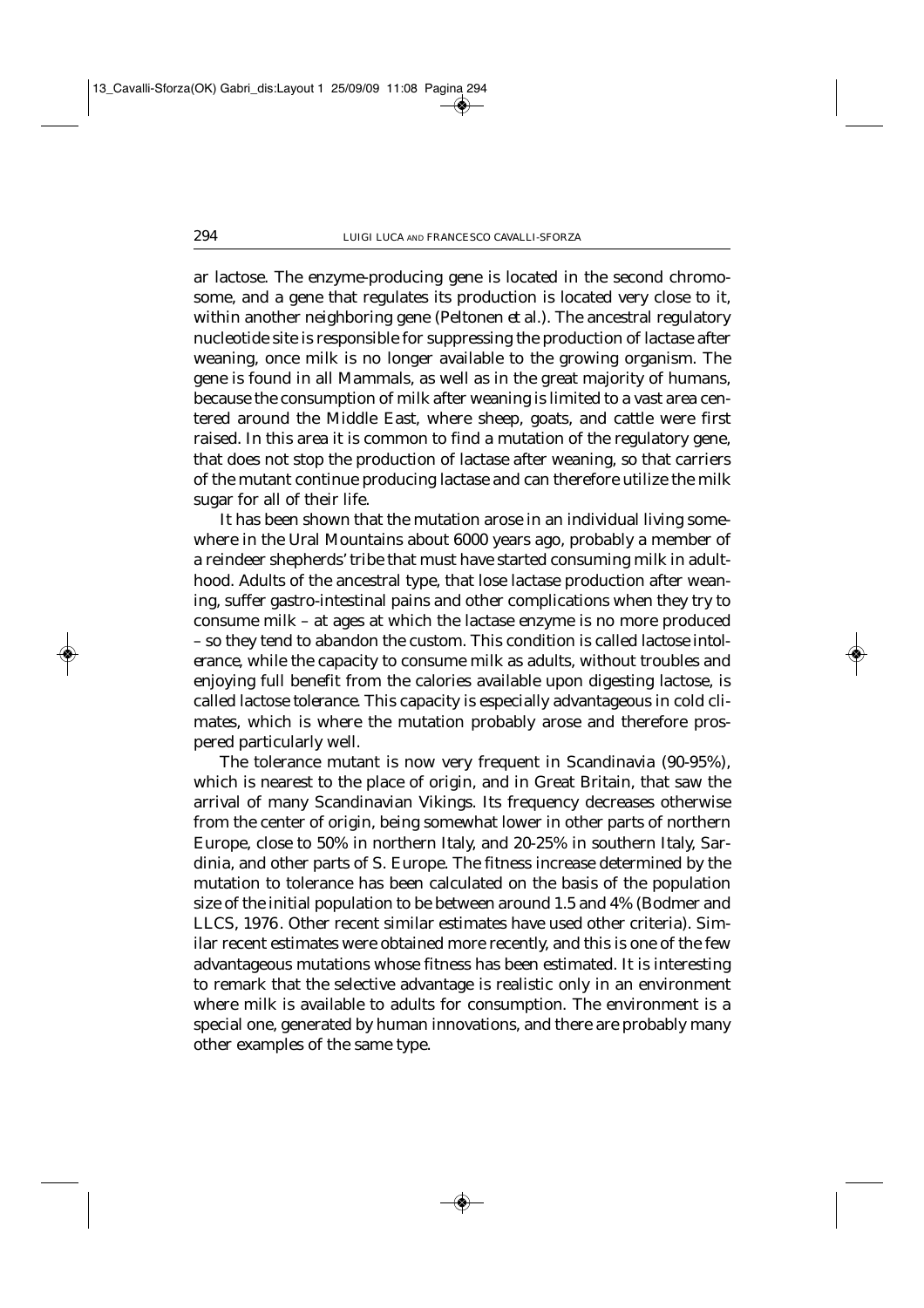#### 3e*. Genetic variation between and within populations*

Further evidence that drift has a major effect is worth mentioning. It concerns the genetic variation *between*, and that *within* populations. The variation of gene frequencies among populations is estimated by a standard analysis of variance, and can be conceived as an average of the genetic distances between all possible pairs of populations examined. The genetic variation among populations has a close, formal relationship to the genetic diversity within a population. The variance between populations was estimated on HGD data with the 650,000 snps (Li *et al.*, 2008), separately for each of the 23 chromosomes. All the 22 autosomes (chromosomes other than the sex chromosomes XY) gave a variance between populations as a fraction very close to 11.7% of the total, with extremely little variation among chromosomes (standard error of the average  $\pm$  0.11%), with the only exception of the X chromosomes, which was 15.6% +- 0.53%, and will be discussed later.

In humans, the variation between populations is smaller than that observed in practically every other Mammal, for a good reason: differences among human populations have had very little time to build up, as the evolution of the species has been very short, and the separation among human populations is quite recent. The original observation that the fraction of variance between populations is very small was originally taken as the main reason to avoid using the concept of race for the human species (Lewontin, 1975). The first estimate used by Lewontin for the variance between populations in humans was 15%, and later results were also obtained on protein data for a long time, and were very similar to this value. Races are defined as relatively homogeneous subgroups of a species, clearly distinguishable from each other. They are sharply defined in domestic animals, where breeders have much interest in keeping their breeds homogeneous and easy to recognize. But the situation is very different in humans, where it seems impossible to establish useful races. Darwin had already noted that experts have trouble reaching an agreement when they try to classify humans into races, and mentioned that in his time the number of races varied from 2 to 63, according to different accounts. We cannot do any better with genes. Attempts at distinguishing races are also encouragements to racism, a serious social disease.

Our estimate of variation between populations based on DNA, 11.7%, is even less than the 15% estimated by Lewontin, working on proteins. Most of the older data are from protein polymorphisms: the genetic unit of transmission tends to be therefore the protein, which often has more than two alleles,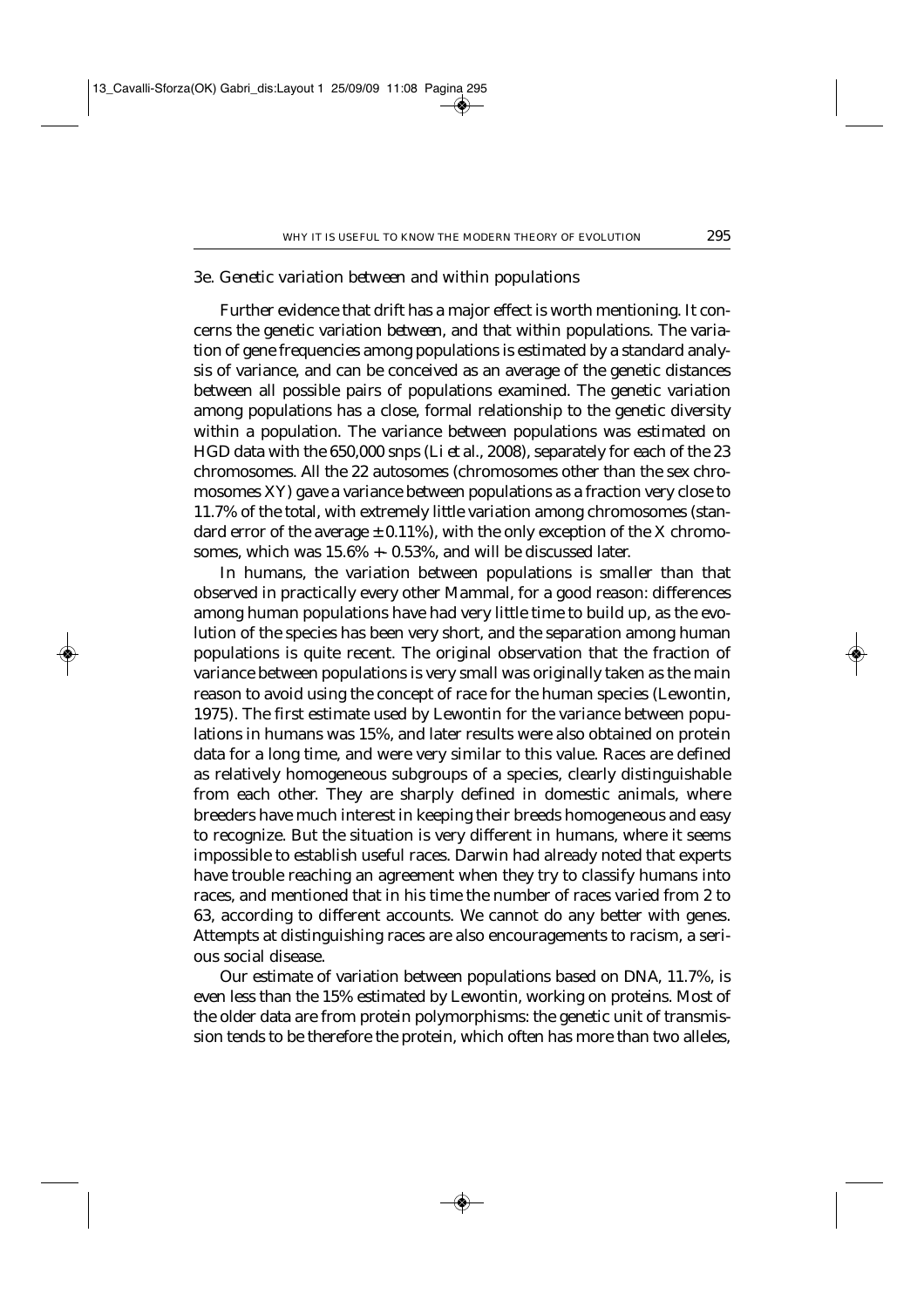being long DNA segments usually made of hundreds or thousands of nucleotides (see for instance AB0 and many other blood groups, etc.); on the other hand, single nucleotide polymorphisms analyzed in DNA sequences usually have only two alleles, partly because mutations are so rare but also for technical reasons that are not relevant here. This consideration can probably explain the higher value of the protein data, compared with DNA.

# 3f. *Sex and recombination*

Recombination**,** the reshuffling of genes that accompanies exchanges of genetic material between individuals, is another powerful source of variation, to be kept different from mutation. Genetic differences arise through recombination because new combinations of variants appear, as different mutants at different nucleotide sites come together, and thus no true DNA novelties are involved, but simply exchanges between preexisting DNA segments. Yet, by bringing together different gene types, recombination allows to test an enormous variety of combinations, from which new genetic types with predictable and unpredictable advantages can arise. Every enumeration of the new combinations of genes made possible by recombination generates numbers that are more than astronomical.

In sexual reproduction, there are exchanges between the maternal and paternal chromosomes, but every progeny gets a complete set of DNA from each parent. In the absence of sexual reproduction, all descendants of a single individual are identical, and by tracing the genealogy of individuals of an asexually reproducing group or species it is possible to reconstruct when and possibly where the mutations occurred and created different genetic types (called 'haplotypes' when they are defined on the basis of more than one mutation for a specific chromosome). We have an equivalent situation in humans for the Y chromosome, a chromosome found in a single copy and in males only, which is transmitted from father to sons. In such a case one can go back from all Y chromosomes existing today to a single ancestor, from whose Y chromosome all Y chromosomes living today descend. It is not that there ever was a single male from whom we all descend, an Adam; but Y chromosomes descending from those of other men who were living at the same time as Adam have no descendants left today. As often enough some men have no sons, and more generally the number of sons varies from individual to individual, we can always find how far back we must go before we find a single common ancestor to all Y chromosomes existing today, and how long ago he may have lived.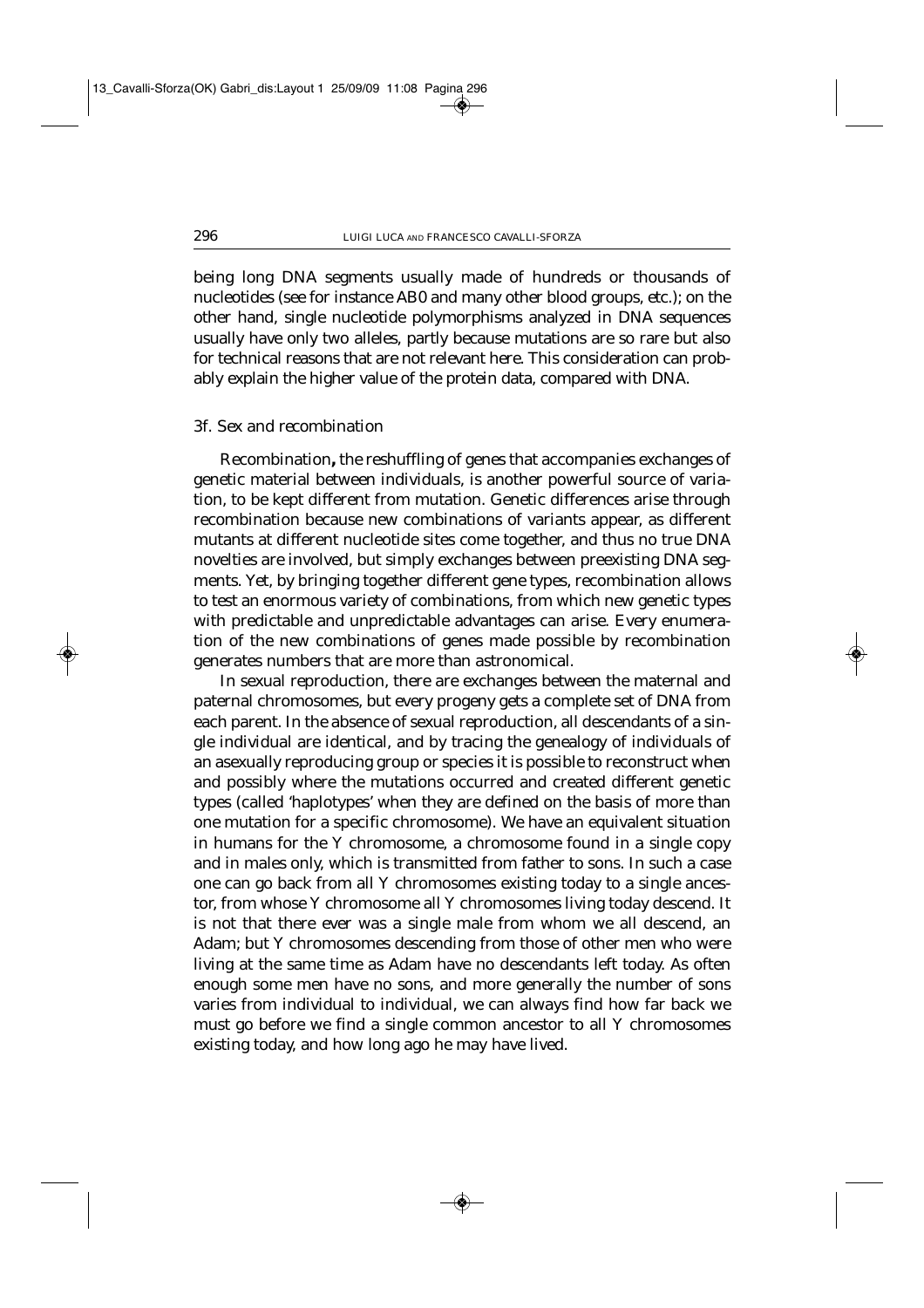The same can be done for mitochondria, cytoplasmic particles descended from an ancient bacterial symbiont, found in practically all Eukaryotes (animals, plants and fungi), which are transmitted by mothers only to all their children. Mitochondria can provide information on a 'mitochondrial Eve', but here again this should not be taken as evidence that at some time there lived only one woman, but simply that the mitochondria of all of us descend from that of just one woman. If one were tempted to infer that this is proof that the Bible section on Adam and Eve was right, one would be very disappointed to learn that Adam may have lived about 125,000 years ago, and Eve 175,000 years ago.

Y chromosome and mitochondria are very useful for understanding the evolution of modern humans. But they do not have the advantage of recombination, because they stand alone and cannot mix their genome with anybody's. We reproduce sexually, like most Eukaryotes, and this gives us the full advantage of recombination for all the other chromosomes. Each of us has two specimens of each chromosome, so that every cell in our body has practically 2 x 332= 46 chromosomes, that is 23 pairs of chromosomes. Twenty-two of them are called *autosomes*, the 23rd is an asymmetric pair of chromosomes, made of two members of different size, shape and gene content: X and Y, which determine sex. This condition forces males and females to perform a special trick, called *reduction* or *meiosis*, when preparing *gametes*, or cells that will fuse to generate a new individual: sperm and egg cells. A gamete contains only one chromosome of each pair. Thus every gamete has 23 chromosomes, one for each pair.

Genes on different chromosomes behave independently from each other, as Mendel found in his experiments: we usually describe this as his third law, or the *law of independent assortment of different genes*. Morgan showed that this is true for genes located on different chromosomes, as well as for genes on the same chromosome, if they are located far enough from each other, but it happens less and less the closer they are to each other on the same chromosome. The fact is that assortment is possible for genes on the same chromosome only when a phenomenon called *crossing-over* occurs, in which the paternal and maternal members of the same chromosome pair exchange a sizeable chunk of DNA, so that genes that are close to each other are more likely to cross over in bulk, switching between corresponding chromosomes.

As remarked above, the number of possible combinations that can thus arise because of independent assortment of genes is incredibly high, and this is what made sex so popular, because it multiplies enormously the possibilities that natural selection can explore. William Hamilton has strongly sup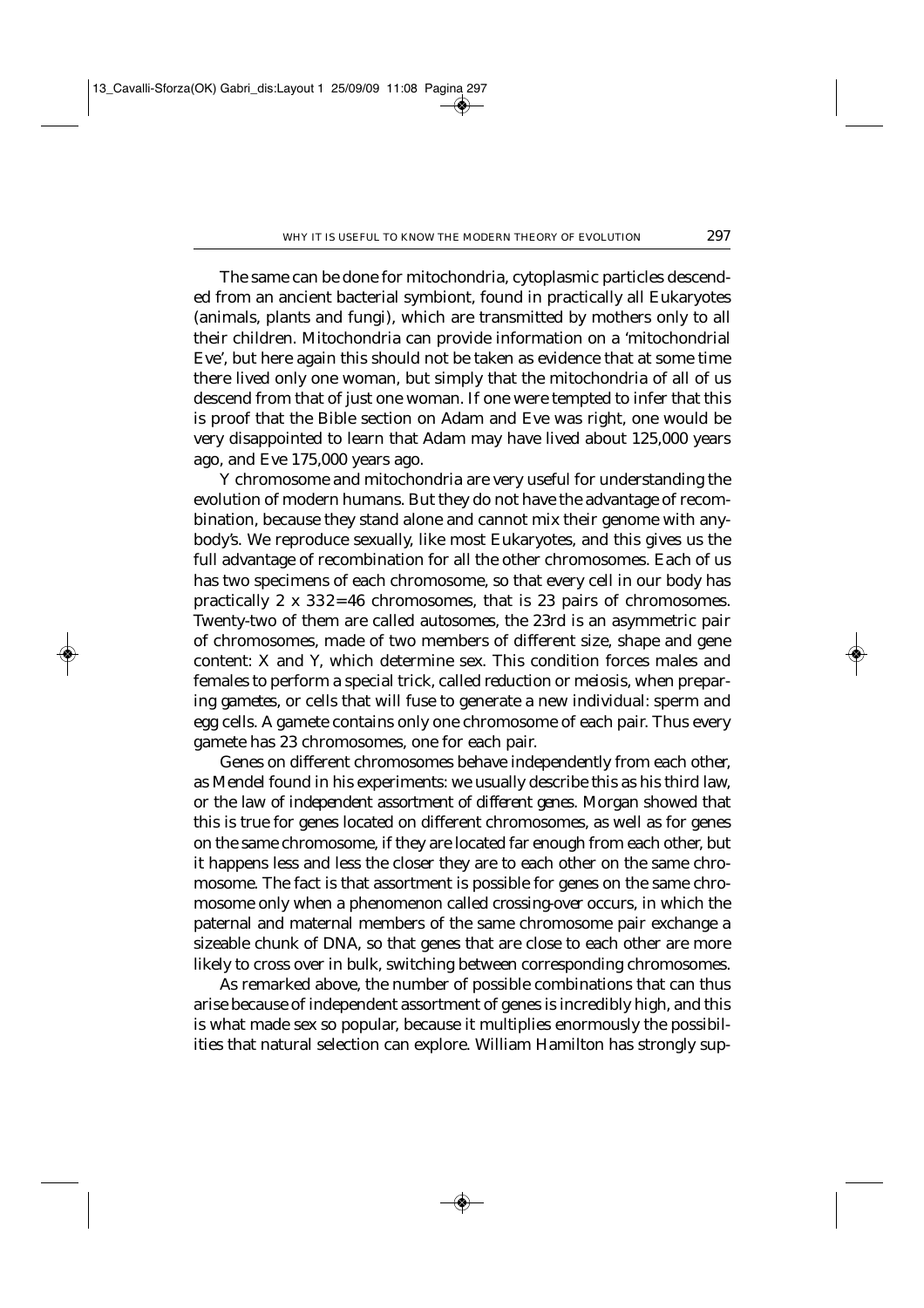ported an idea expressed by others before, that the real reason why sex has become so widespread is that our major enemy are parasites, and recombination enhances our possibilities to increase our resistance to them, by combining in the same individual different ways of fighting a specific parasite (e.g. biochemical, and/or many different immunological defences).

There is a simple way to convince us that this hypothesis is very reasonable, and probably correct. Consider the history of medicine in the last 150 years, after the discovery of microbial diseases, and the progress of surgery thanks to the introduction of hygienic measures and anesthesia. Prior to this the average life expectancy at birth was only slightly greater than that which was standard for a very long time, and is still true in the most primitive conditions: about 18-20 years. Today it is close to 80 years, four times more, in developed countries. The average number of children born per family had to be at least of 6 in order to keep the population from decreasing in numbers, remaining approximately stationary in size, because about 2 out of 3 of the children died before they could reproduce. We find the number of children to be in this range among modern hunter-gatherers, who do not reap the benefits of modern medicine (but still need to not reproduce at will, because the carrying capacity of their environment keeps getting narrower). On the contrary, with the very low mortality observed today in developed countries, the number of children born per family can be just a little bit higher than 2 per family, in order to keep population numbers stationary. This happens because mortality has decreased dramatically in developed countries since medical control of infectious diseases took hold. The impact of other sicknesses, such as heart diseases and cancer, has been decreasing to a far lesser extent, but these bear less on population growth, because they occur more frequently in post-reproductive ages.

The success of modern medicine in raising life expectancy points to the fact that parasites are the major risk that *any* species encounters, and therefore the one against which natural selection is mainly directed: all mutations that increase resistance to parasites will automatically be favored, proportionately to the number of lives they spare. But recombination is more powerful than mutation in producing novelties: by rearranging genes on chromosomes and assorting combinations of different mutations it gives a faster response to needs. Natural selection is there to favor automatically those gene types or combinations that increase the probability of survival. The big impact of risks due to the parasite load in the environment indicates that Hamilton's hypothesis may be correct in detecting the major culprit that made sex so popular, at least in Eukaryotes, where a marvelous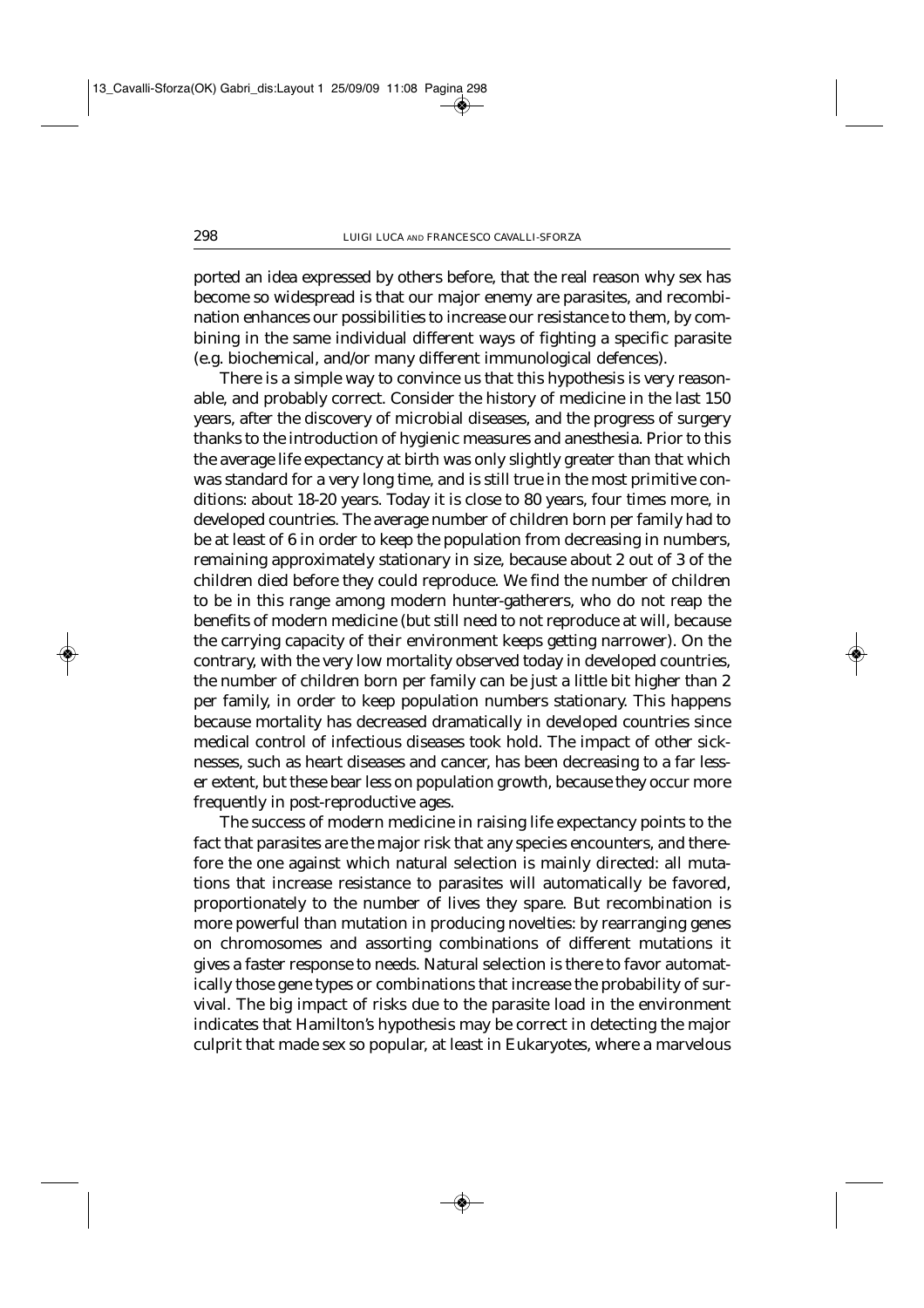mechanism of gamete formation makes sex so efficient as a genetic mechanism, by making a precise recombination possible.

In organisms like Bacteria, that do not have such elegant mechanisms of gamete formation, more primitive yet efficient methods of DNA transfer or exchange have spread widely. One of them, the transfer of antibiotic resistance among bacteria, is extremely efficient and is the major danger to the efficacy of the most successful avenue of medical treatments that humans have invented. Recombination made possible by sex is good for humans, and for all victims of parasites in general, but is also good for parasites and their vectors.

#### 3g. *Sex, drift and the 134 rule*

As mentioned above, tests on all the 23 chromosome pairs for 650,000 single nucleotides showed that the 22 non-sexual pairs (called autosomes and indicated in the following as A) showed very closely similar variation between populations, with very slight variation among autosomes, 11.7% of the total variance (Li *et al.*). The same variation was definitely higher for the X chromosome, close to 15.6% (Li *et al.*),

Why is the X chromosome more variable than autosomes among populations? The difference may seem trivial, about 15.6% instead of 11.7%, but these values have been estimated on tens of thousands of genes and are therefore very precise. Considerations like these can be extended to give the *a priori* expected value of the variance between populations for the various types of chromosomes, including the Y chromosome, which is transmitted in males as if they were a population four times smaller than that of the As, and 3 times smaller than that of the Xs. The variation among populations should be like that of the averages of samples of size 4, 3, 1 for A, X, Y, and therefore proportional to the reciprocals of these values, 1/4, 1/3, 1, which can also be written in the simpler form 1:3:4. This explains why the X chromosome has greater variation among populations than the average A, exactly like the ratio of the numbers 4 and 3. 4/3 equals 1.33, and should be equal to the ratio of the variations of X and A, which are  $15.6\%$  /  $11.7\% = 1.37$ .

Unfortunately we do not have adequate Y chromosome data for the 650,000 nucleotides, which should have a variance among populations equal to four times that of Y. But there are unpublished data collected by Chiaroni *et al.*, on the major haplotypes of Y chromosome in ca. 30,000 individuals belonging to 800 indigenous populations, which give a variance between populations of 38.9% +- 2.5%. This value has a fairly large stan-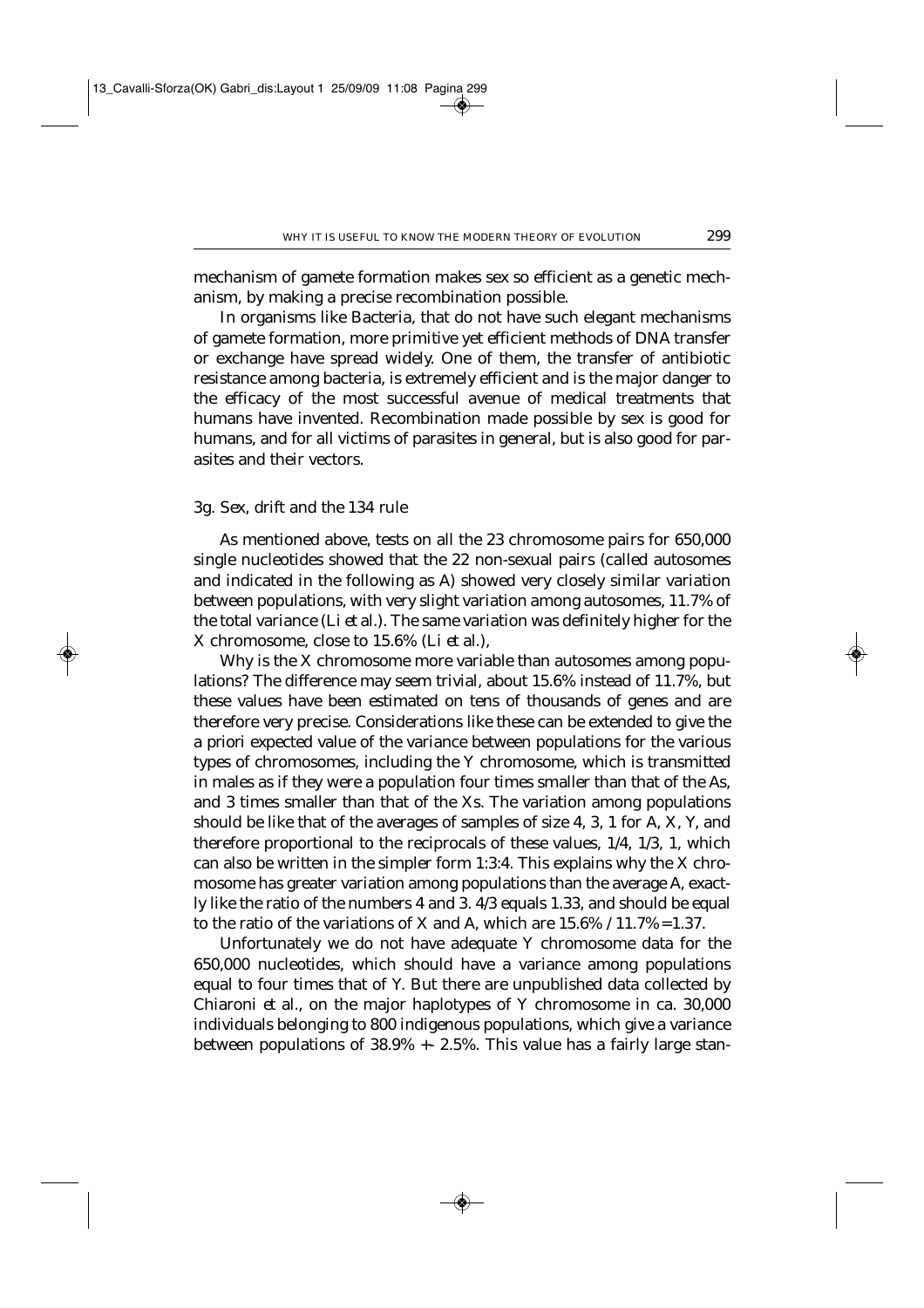dard error, and is only slightly smaller than expected by the 134 rule (4 x 11.7%=46.8%). The difference is significant but the Y chromosome nucleotides on which it is based are not strictly comparable to those tested for autosomes and X; there are reasons that will be explained with greater detail elsewhere why the Y chromosome variance estimate could be smaller. Also this approach, therefore, confirms that drift plays a major part in determining human genetic variation among populations.

# 3h. *Kimura on molecular evolution*

In 1963-4 LLCS had Motoo Kimura as a guest in Pavia for eight months, and told him of the results of the observations carried out in the Parma Valley, showing that drift was responsible for probably all of the genetic variation observed for blood groups there. At the time a number of papers was being published reporting counts of amino-acid differences among proteins of different species, which were used for reconstructing evolutionary trees of a variety of species. Kimura had developed the idea, to be proved reasonable much later, that many mutations causing aminoacid replacements have very little if any selective effects, and a few years later he published a very elegant theorem (*Nature*, 1968) thanks to which he showed, based on this hypothesis, that the rate of molecular evolution is equal to the mutation rate. Of course it is not true that all or most mutations are selectively neutral, but it is true enough that his statement cannot be shelved, after some correction. When it was published, a symposium was convened at Berkeley, where practically every geneticist in the room reacted very loudly against this dethronement of natural selection. Today we have situations, like some of those here shown, in which it is very difficult to deny a role of chance greater than natural selection at least in some situations, without any attempt to really dethrone natural selection, which is the basis on which living organisms were built and prospered.

In 1970 a book by Jacques Monod appeared, named *Le hazard et la nécessité* (a title he borrowed from Heraclitus and applied to genetic evolution). As a molecular biologist, mutation was the only source of hazard he was familiar with; but it is a very powerful one. We now must add drift in its several manifestations: one might prove that it was active even in the situations that were so useful to Darwin for convincing himself and others of the power of natural selection. Here drift, considered more generally as a consequence of population size, can be shown to be very powerful in making the effects of natural selection particularly evident: it takes a much shorter time for a use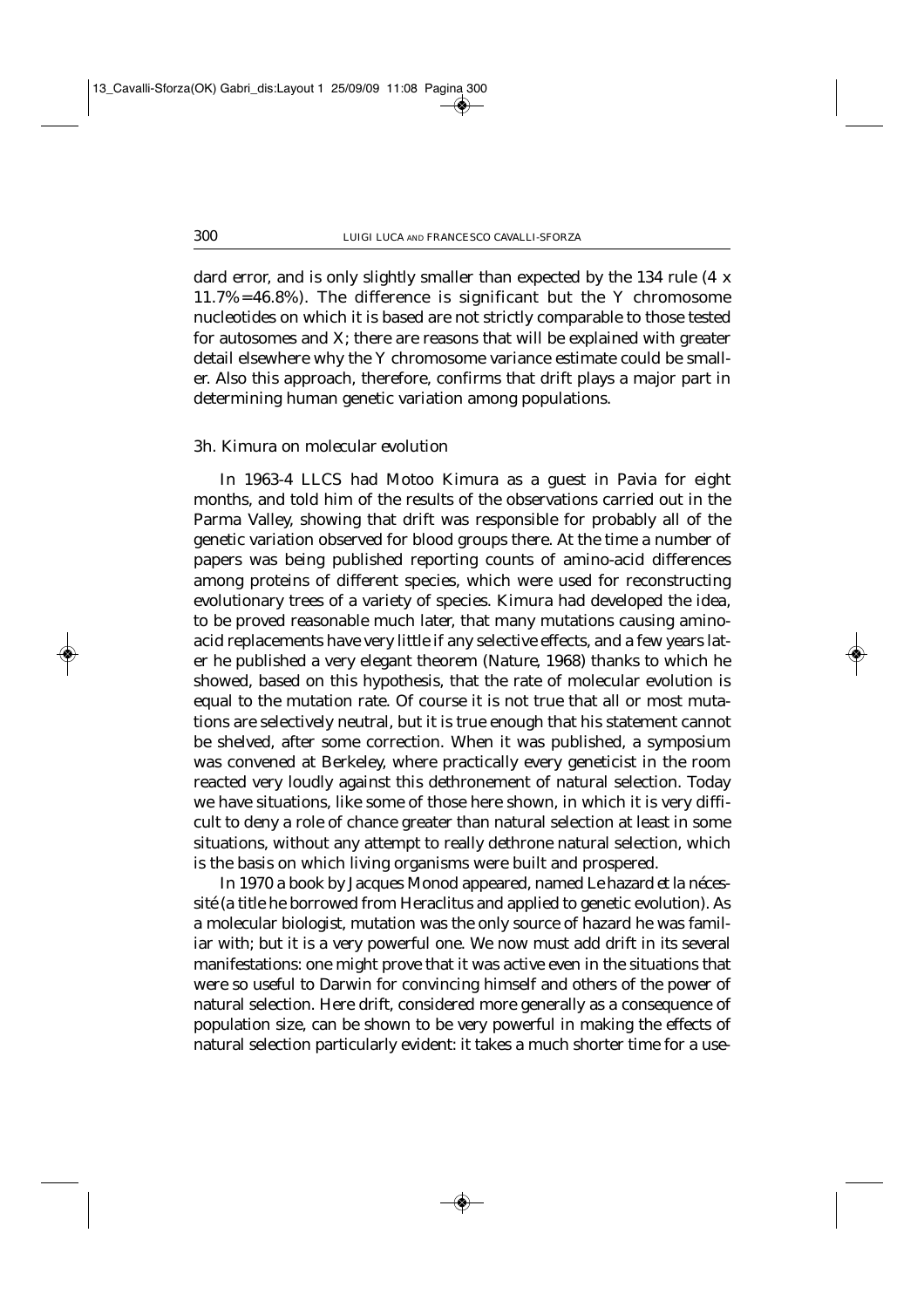ful mutation to replace the ancestral type in small, isolated populations as those of the Galapagos islands than in the larger ones inhabiting large expanses and whole continents, not to mention cosmopolite species like ours.

Our analysis of this big genome evidence, which is currently proceeding, is far from complete, but it tends to confirm that natural selection has not had great effect in causing genetic variation of modern humans. The expansion of modern humans has been accompanied by adaptations to local climate and diet, part of which are genetic, but more largely are the consequences of major cultural adaptations, for instance the use of fire, clothing, housing, and more recently government, urbanization, writing, war and transportation technology, which have all helped to decrease the need for purely physical adaptations, during the process of settling the whole Earth. It is difficult to state which part of biological evolution is today under control by cultural evolution, but it must be large. Our biological evolution may have been slowed down in some aspects, and greatly ignited and/or changed in others, by our unique cultural evolution.

### 3i*. Proofs that all mutations are spontaneous*

An experimental procedure introduced by Joshua and Esther Lederberg in bacterial genetics, called 'replica plating', has made it possible to show that mutations easily selected in bacterial populations and that are of considerable importance for us are those that determine resistance to antibiotics and in general to antibacterial agents, and are indeed produced by spontaneous mutations. The technique consists of using standard plates filled with a medium containing the usual nutrients for bacteria in addition to agar that makes the medium solid, and use them to grow bacteria on the surface of the agar as a patina, at most a millimeter thick. Areas in the plate where a mutation for resistance to, say, the antibiotic streptomycin has arisen can be easily discovered. One takes a sample of the patina grown on a normal nutrient agar plate, by applying to the surface of the patina a piece of tissue like velvet, or of filter paper, pulling it out .and transferring a sample portion of the patina to another fresh, sterile agar plate containing streptomycin (Sm), and making sure one identifies corresponding areas on the original, Sm-free agar plate and the one with Sm. On the latter, only Sm-resistant colonies will grow, wherever there was one or more resistant bacterial mutants. Although the mutation rate to Sm resistance is very low, the patina had a sufficiently large number of bacteria that many mutations to resistance occurred during the incubation of bacteria that produced the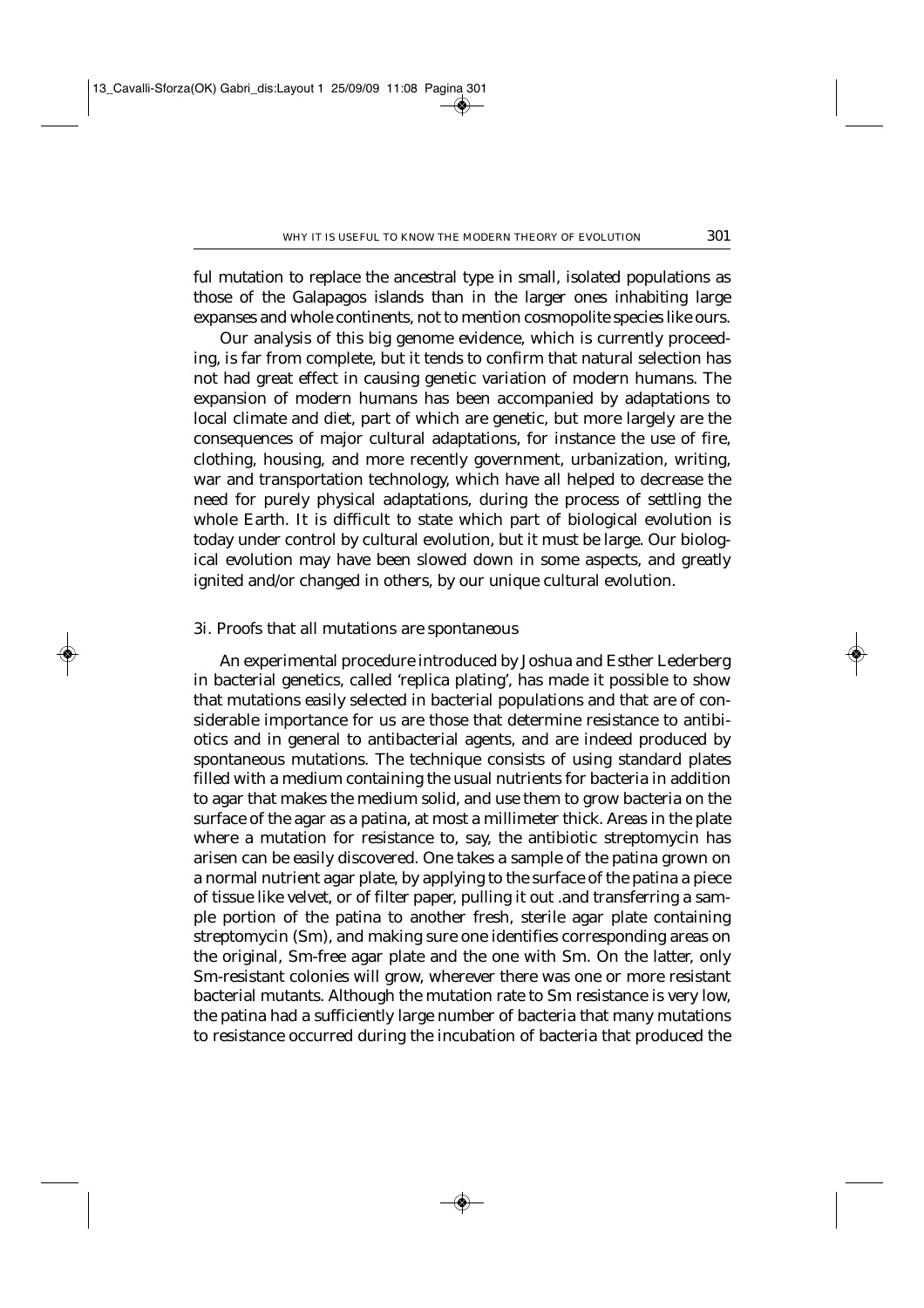patina, and may have generated locally descendants that are also resistant, if mutation to resistance is a spontaneous event (all descendant bacteria from the original mutant must be resistant, as expected for a genetic mutation). This technique will work with bacteria that tend to remain where they are born and do not move around. It becomes then possible to grow in the complete absence of streptomycin 'sibs' (co-descendants) of the resistant mutant who are also resistant but have never been in contact with streptomycin. In fact one can reasonably hope to find them, as they must be located in the area of the original plate corresponding to the position where the resistant colonies grew on the Sm-plate to which the original patina was replicated. In fact one does find them, and simple sequential repetitions of this replica plating procedure allow to enrich progressively the frequency of resistant mutants thus recognized, making it possible to select strains that are made entirely of resistant mutants of the original bacterial strain, and must have arisen spontaneously because they were never in contact with the antibiotic.

This experiment proves that bacterial resistance can arise spontaneously but does not prove that *all resistant mutants* are produced spontaneously. Transforming the experiment so that it is carried out in liquid medium rather than on agar plates, one can make the experiment quantitative (Cavalli-Sforza and Lederberg; 1954) and test if all mutants are produced spontaneously. The result was positive; initially it seemed that only a fraction of mutants were spontaneous, but it was later shown that, as one might have expected, this was due to the fact that resistant mutants, like the great majority of mutants, grow a little less fast than the original strain, and even a small difference of growth rate has profound effects on the results, given the very high growth rate of bacteria.

But in patients resistant cells can grow even if they are a little slower than the original type, as long as the presence of the antibiotic in the treated patient protects them, and later mutations make easily the resistant strain more competitive. It is worth stressing that we also know that multiple bacterial resistance to many antibiotics is now spread rapidly by non sexual or para-sexual mechanisms of 'lateral' transmission of DNA segments. Unfortunately this is becoming a major threat to the conquests of medicine in the last century, which made it possible to cause the most complete disappearance as causes of death due to infectious and parasitic agents.

The experiment was repeated successfully on chemotherapeutic-resistant tumor cells using cancer cells cultivated in vitro, and demonstrated that also this major cause of therapy failure is due to spontaneous mutations to resistance of cancer cells, similar to the phenomenon in bacteria.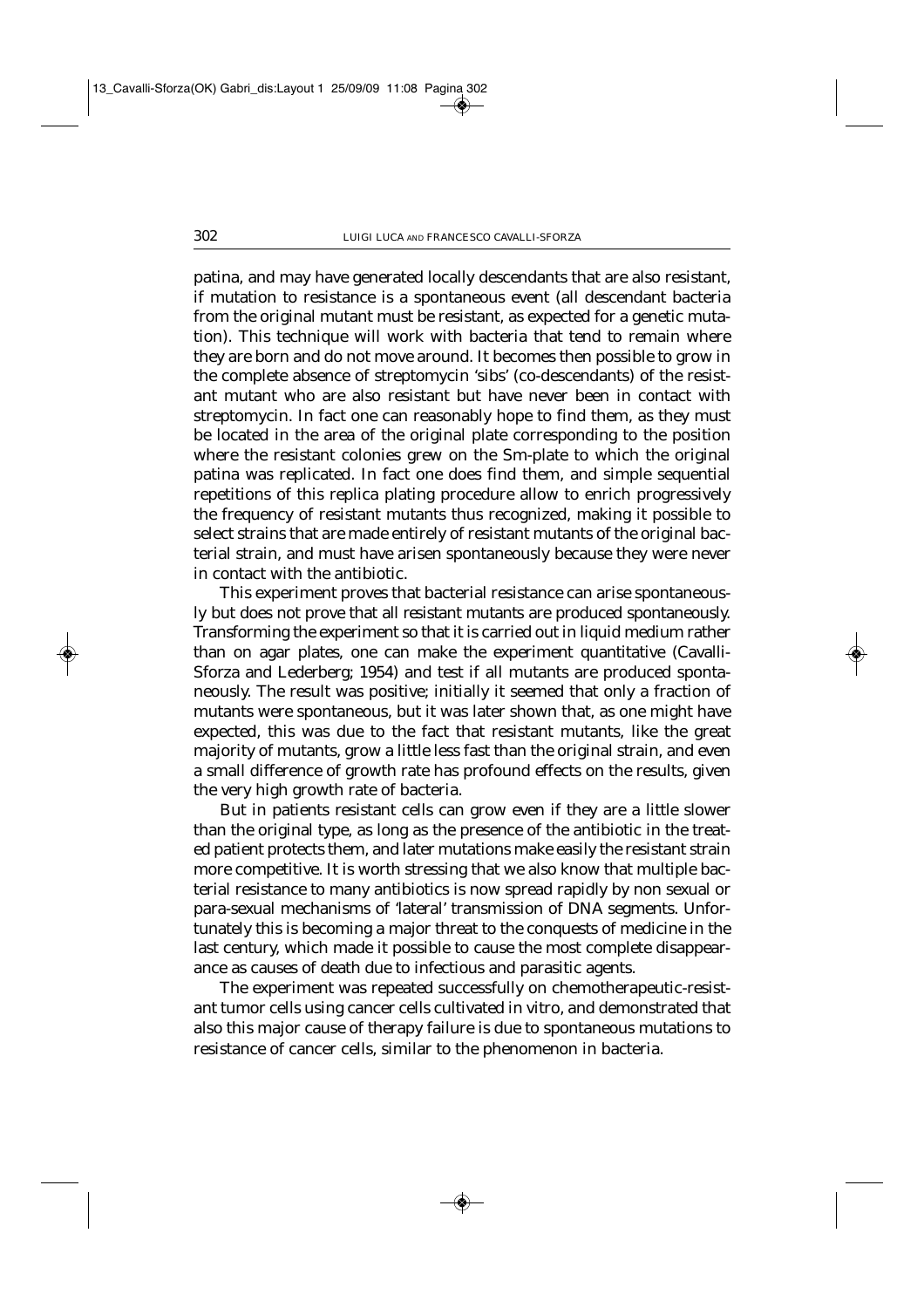# 4. RELIGIONS AND EVOLUTION

A survey of belief in evolution inside a number of developed societies (Miller *et al*., 2006) has given surprising results. Europeans show that the frequency of people who believe in evolution varies from roughly 60% to 90%, with an approximate average around 75%. Italy is near the European average. The most unexpected result is that the lowest percentage of believers has been observed in the United States (40%), lower than in the only Islamic country surveyed, Turkey (52%).

This result seems in stark contradiction with the level of development of science and technology in the United States, which is probably greater than in any other country, but its major cause is not difficult to locate: it is the influence of the southern Baptist religion and some other less important Christian sects. These religious groups do not accept any minor deviation from the strictly literal acceptance of the Bible. The Bible has not had that downgrading effect on the people who played the major role in generating it, Jews, who are far less affected by the first sentences of Genesis. The history of the settlement of the US, into which puritans of various origins took part, helps to understand why most States of the southern USA share a wide belief that the age of the Earth cannot be older than 6000 years, as estimated on the basis of Bible genealogies and of the initial statement in Genesis that the world was created in one week. A theme park in the southern US shows scenes of children of fewer than 6000 years ago playing with dinosaurs, a tale which is passed as 'science', and as such can only help to create idiocy. The 'intelligent design' theory is an important and influential part of this trend, and was probably catapulted to public attention by the interests of political lobbies.

Almost every religion did not accept Darwin's conclusions at the time they were produced, and there was widespread outrage, as Darwin of course had anticipated and feared. The Catholic Church was no exception at the time when Darwin's work was published and until the middle of last century, but in more recent times it has been going through a wide revision of its original stance. Recently its highest authorities have formally accepted that evolution is a fact, not a hypothesis, and the 2008 meeting of the Pontifical Academy of Sciences dedicated to evolution has contributed to reinforcing this statement, although there may continue to be subtler individual variations of opinion, as might be expected.

There remain however some basic differences of importance between religious and scientific views in the interpretation of the mechanisms of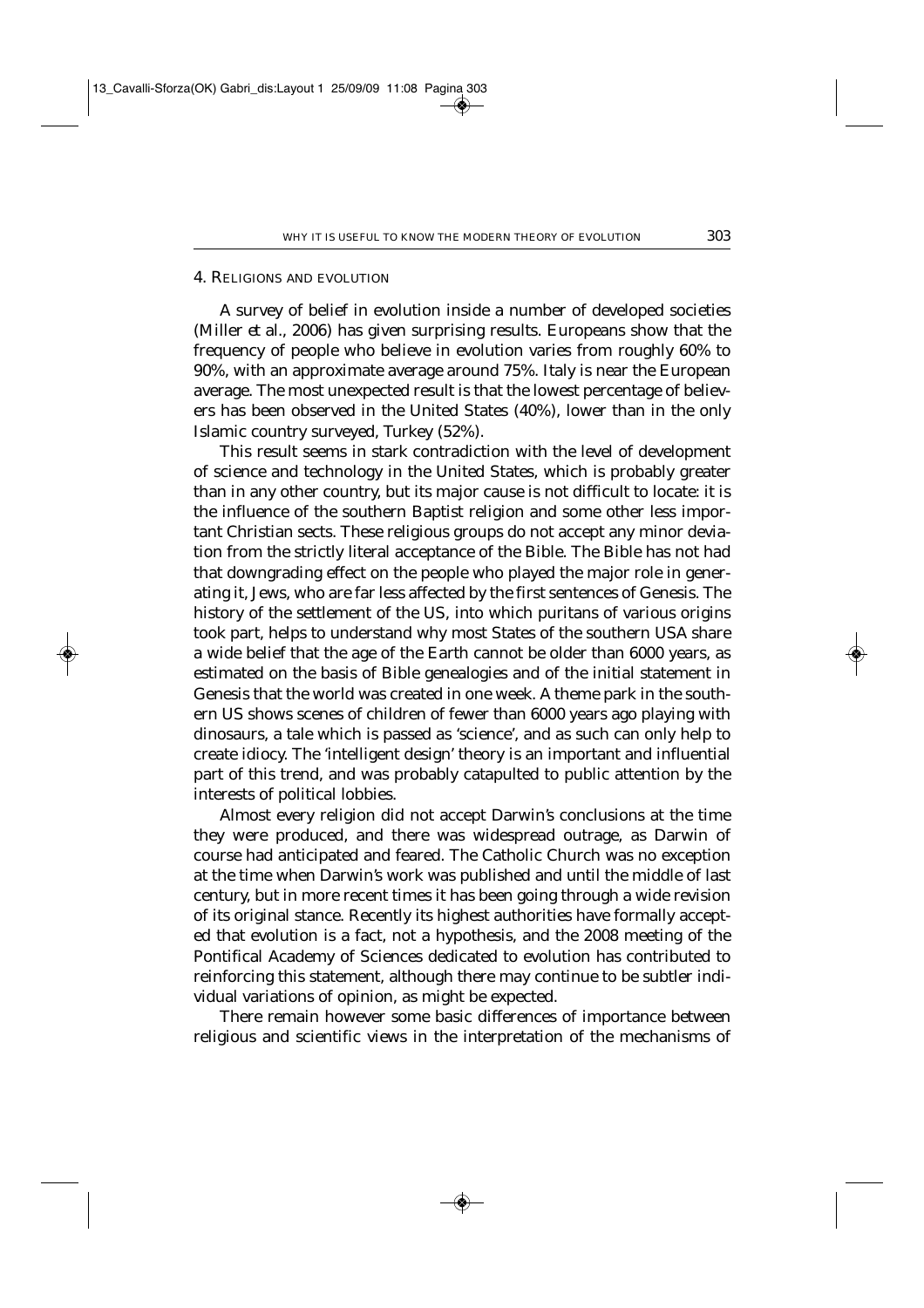evolution. The present paper tries to show that basic differences that are still common can be removed simply by more precise explanations.

Natural selection is the only evolutionary mechanism that generates automatic adaptation and is, in a sense, strongly deterministic in this direction. Practically all other evolutionary factors do not necessary help or oppose adaptation, and all contain elements that could be called 'chance'. In fact the findings of our research show that factors that can be described as chance are often quantitatively more important than natural selection in shaping our genome. This is still a cause of disagreement among geneticists, although the importance of chance is gaining support; and obviously of major disagreement with the very few scientists who are still fond of the Genesis 6000 years date. One reason to dislike the influence of chance, especially in some religious circles, seems to be the strength of admiration towards a hypothetical 'biological order'.

It should be more widely realized that often chance is introduced as the scientific way of treating situations in which the causal system is too complicated to be analyzed in detail, i.e. when it is complex enough to defy our descriptive skills. In this case use is made of statistical approaches that are known to be potentially of aid precisely when the causal system is too complicated to be tackled in detail, i.e. when there are too many causes that interact in producing the phenomena being studied. Probability calculus teaches, by well-known theorems, that in these situations continuous probability distributions, like e.g. the normal or Gaussian and the lognormal, may be useful. Statistical correlation methods can sometimes help in disentangling causes and effects, although experience shows they must be used with real caution, especially in human genetics, as exemplified in the classical case of the Intelligence Quotient (L.L. and F. Cavalli-Sforza, 1995).

Ignorance of causes is not an issue when chance is built into the specific phenomena under study by *random sampling*. Mendel knew that when he studied segregations of characters in crosses he had to look at large numbers of individuals, in order to beat irregularities generated by the random sampling process, and find the laws he eventually did find. He made a few mistakes that led him to overcorrect his data, as Fisher showed (1936), but they generated no mistakes in his major conclusions. There cannot be any question that when natural populations or experimental sample sizes are small we are going to find, on average, greater random oscillations in evolutionary processes due to genetic drift, perfectly predictable by probability calculus. We should not become unhappy or suspicious if in these cases chance takes its toll and may generate superficially strange results. Drift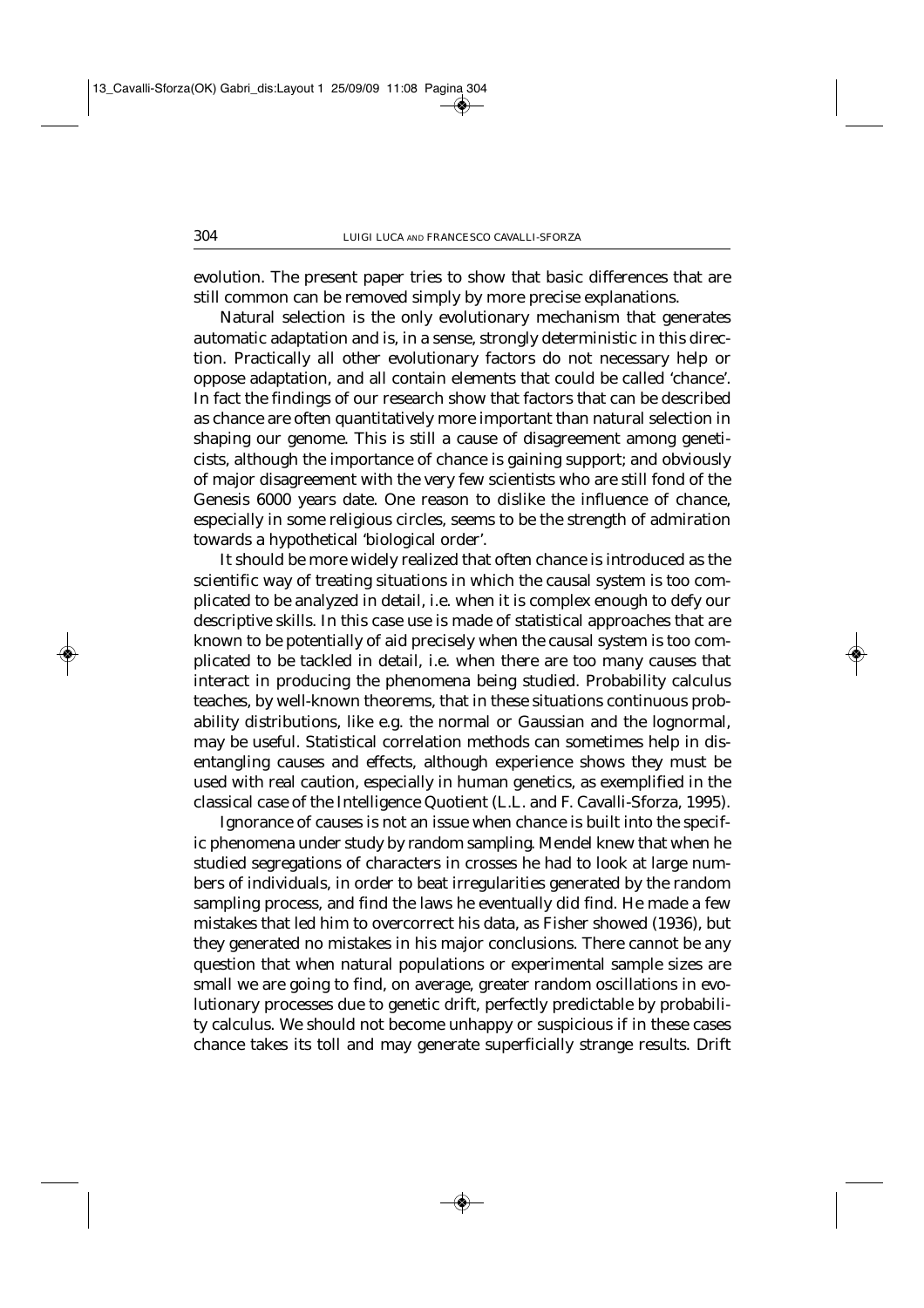may be defined simply as random samplings of gene frequencies accumulated over generations. It seems that even the fact that mutations are random (although there is a small chance, never really proved so far, that some – certainly very few – mutations may have a partly adaptive origin) should not trouble the minds of theologians.

Scientists are aware that ideologues do not accept scientifically ascertained facts when they are contrary to their favored beliefs. For this reason it is safe for scientists to refrain from political or religious ideology. It is necessary to keep science anchored to facts that can be observed with our senses (the world of nature), and to the search for rational explanations of them. The scientific way of proceeding democratically is the major guarantee of rationality. But scientists must stick to the reality of nature; they would betray science if they accepted supernatural explanations, which contain unverifiable hypotheses. Science cannot deal with supernatural facts, because they cannot be reproduced at will.

Ambitions, greed, prejudice, jealousy, dishonesty, dangerous ideologies (e.g. Lysenko's attempt at destroying Mendelism on the basis of Marxism principles) occasionally take the hand also in science. Still, there is a very good chance that sooner or later – maybe some time in the future, maybe after our death – truth will be recognized because of new, better experiments or simply because of a stricter use of logic by scientists.

One reason why some may consider chance a nuisance is that it seems to detract from, or even to destroy the idea that there is 'biological order', and other closely related assumptions which have a definite teleological flavor. It should be clear that it is better to avoid this kind of simplistic thinking that may easily invoke unnecessary supernatural explanations. Scientists can only try to interpret natural phenomena without recourse to supernatural causes, and nothing in biology has so far requested to resort to them, when enough time is dedicated to a problem. Louis Pasteur, to whom we owe so much in microbiology and medicine, and who was also a very devout believer, found himself unable to isolate chemically the enzymes active in the fermentations he had discovered because he found no ways of opening cells without destroying the enzymes they contain, and came to the conclusion that enzymes were created anew every time. This would positively have kept God's deputies very busy. But after Pasteur's death German chemists were able to develop subtler chemical methods of purifying enzymes and studying their structure.

What about the idea of 'biological order'? Is it really destroyed if we postulate that a lot of biological evolution takes place by chance? More than of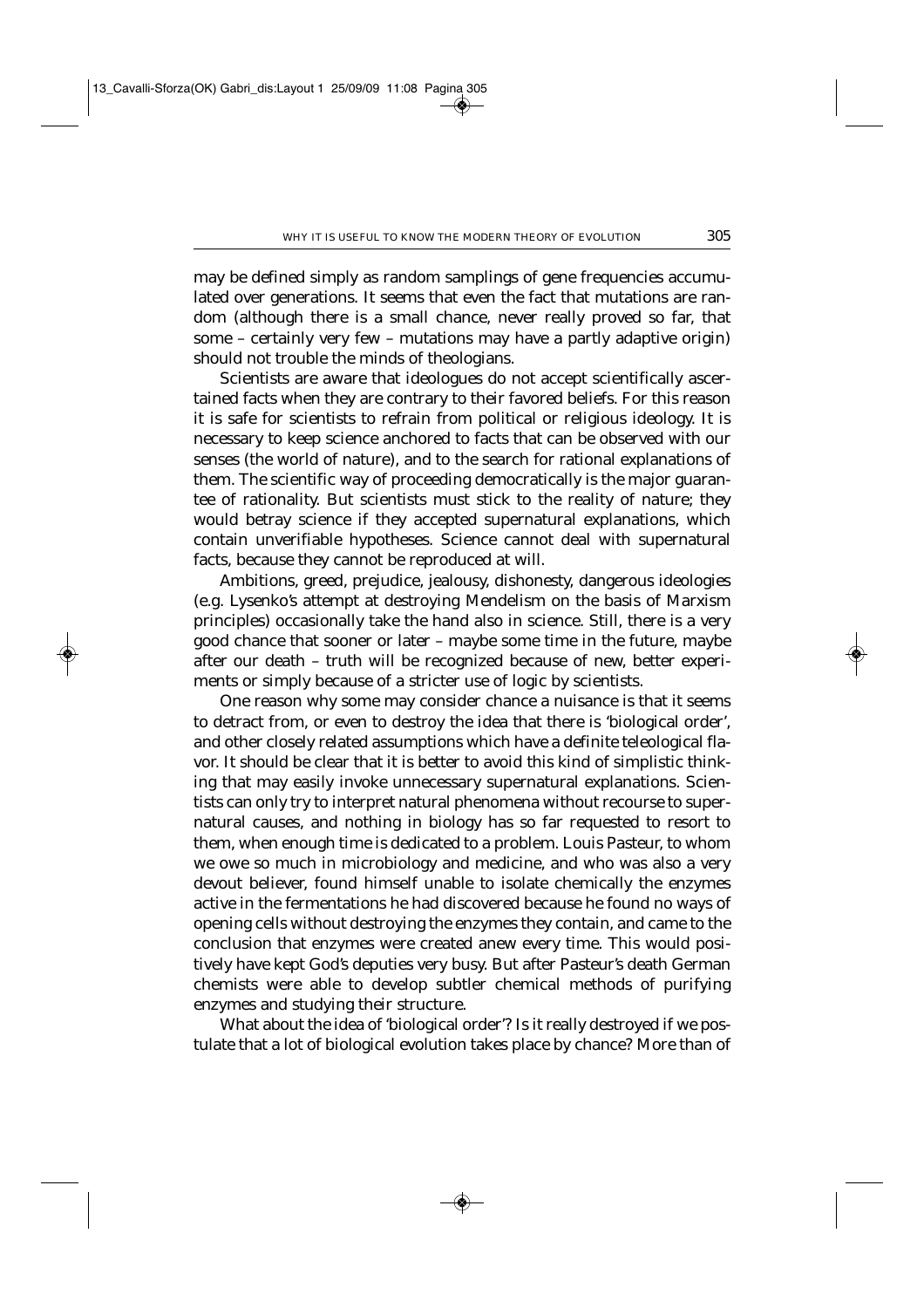'order', when we marvel at the degree of perfection of certain organs and functions, e.g. of our eye, one should speak of 'biological efficiency'. Incidentally, our eye is a poor thing compared with the eye of most birds. And the organization of many organs and systems is far from perfect, in any species. The immune system, for instance, is a magnificent biological accomplishment that uses a new Darwinian structure, independent from our general development but operating inside us, for producing with special mechanisms of 'mutation' and natural selection new, specific antibodies against the parasites that attack us. But the system is not perfect and errors give rise to diseases (e.g. autoimmunity) that need medical help. Any biological mechanism has sufficient faults and imperfections that are hardly proof of divine intervention in generating them, as is perhaps in the intention of admirers of biological 'order'.

One of the best biologists of the XX century, François Jacob, together with another great scientist, Jacques Monod, discovered the mechanism whereby bacteria can produce a specific enzyme (e.g. lactase, that utilizes the sugar lactose) only when necessary, that is, only when the substance that the enzyme attacks, lactose, is present in the medium. After this breakthrough, other methods of regulating enzyme presence or action have been discovered (these enzymes are called 'inducible') while other enzymes are always present (and are called 'constitutive'). Inducible enzymes allow to spare bacterial energy and activity, and are useful especially if the enzyme substrate is seldom present, but require the ability to 'sense' the presence of the enzyme substrate in the medium – a primitive step towards rational organization of behavior. Jacob described the biochemical mechanisms he and Monod discovered as examples of 'bricolage' – do-it-yourself mechanisms that are assembled by using new tricks or old bits of machinery already available inside the organism, redirecting them to the new jobs. Usually this happens by exploiting new mutational changes that, if proved helpful, will be propagated by natural selection and can be improved further in many ways by new mutations. After a long series of improvements these mechanisms become rather efficient: the process by which efficiency is thus achieved is called simply 'trial and error', and we ourselves practice it many times when we busy ourselves with bricolage at home, to solve simple problems, usually of mechanical or electric nature.

Bricolage occurs all the time also in biological evolution, and not only in cultural evolution, where the name first arose, and where new ideas, small or big, have the same function as genetic mutations in biological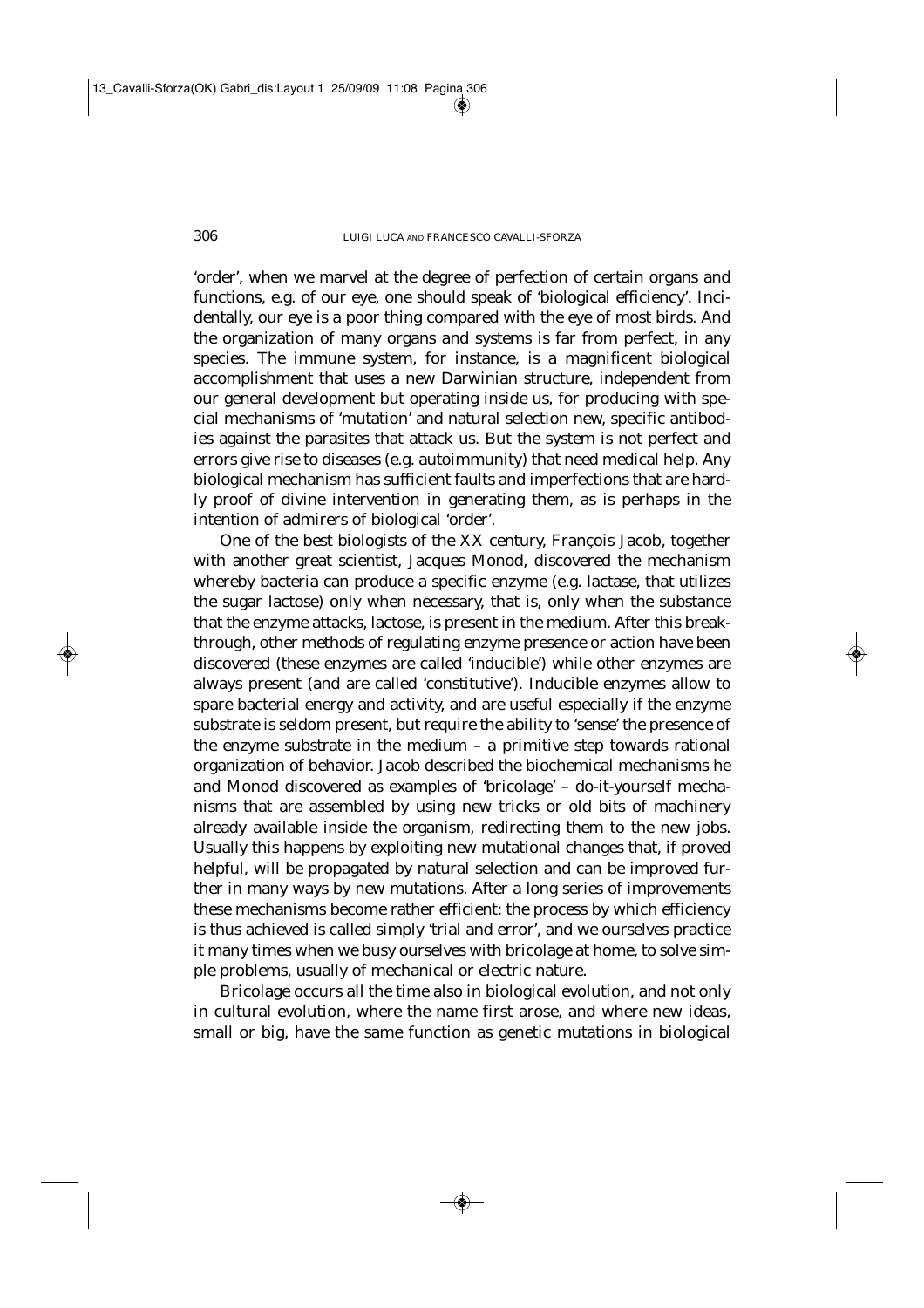evolution. Again, in cultural evolution our innate and acquired tastes, which form our personality, affect the choice of new ideas, and we call the acceptance/rejection process of new ideas *cultural selection*, a clear analogue of natural selection. But the inventions and choices made by cultural selection are still subject to a higher check: and this is, of course, natural selection, which can destroy few individual lives when we accept excessive risks (e.g. drug overdoses, or houses falling down on the careless builders), or many lives, even the whole human species and many other living organisms (e.g. with the worst of all cultural choices: that of starting a major international nuclear war).

Confronted by the extraordinary examples of biological structure and function, many prefer to accept the idea of a direct intervention by God, for whom it must have been simple to create from scratch an apparently intelligent mechanism that works beautifully. But unless we try to understand the real mechanism, with all the complications that nature has put into it by its bricolage, we will not be able to repair its malfunctions: then we will give up medicine. This suggests to be critical of excessive admiration of biological order.

Probably the idea of biological order was a wrong impression generated by early taxonomists like Linnaeus, who first generated kingdoms and phyla, classes, orders, families, genera and species of living beings, all beautifully organized in a perfect hierarchy, reflecting original creation, of course, and therefore believed to be immutable. The reality is different: today. With a better knowledge of DNA, it has become impossible to build perfect hierarchies, and specialists disagree as strongly as ever, especially for the lower organisms But at least we understand why there are no perfect hierarchies: there has been a fair amount of 'lateral transfer', that is, acquisition of pieces of DNA, or whole sets of them, from other totally unrelated organisms. Thus some small organisms, which parasitized much larger ones at first, later probably became symbionts. Having become a forced and indispensable part of their hosts, they have lost their independence and even their identity, bu we cannot do without them. The two clearest examples are: mitochondria, that take care of a major part of energy production from simple sugars for all animals, plants and smaller Eukaryotes; and chloroplasts, that have the task of catching sun's energy to build substances that make plant and animal life possible. In spite of these difficulties generated by a complicated history, it is clear that analysis at the genome level is making the study of evolution an exact science.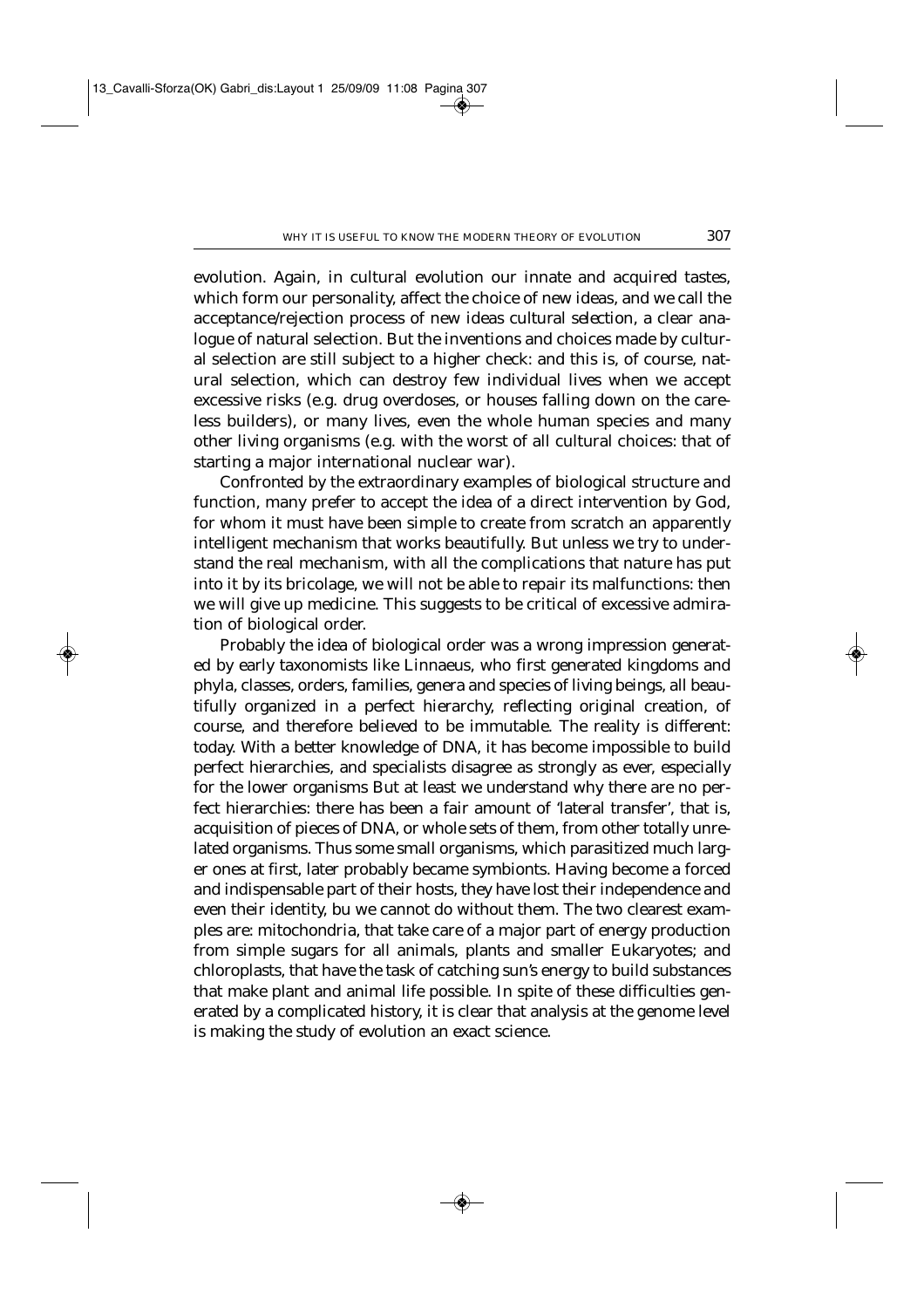#### 4a*. What is chance, after all?*

While natural selection tends to always increase adaptation, mutations and other factors introduce strong random effects, which may also be called, with slightly different connotations, hazard or chance. We prefer the latter term: in Italian, the word for chance is 'caso', which has a similar origin. The English word 'chance' stems straight from the same French word, 'chance' (in old French this was 'cheoir', derived from Latin 'cadere', 'to fall', with the same origin as 'caso'. Hence the Italian word 'accadere', to happen, which is perhaps related to 'hazard').

Before we come to a full understanding of the relative importance of natural selection and chance in evolution, we should discuss the concept of chance further. Mathematically, the introduction of chance brings us directly to the probability calculus.

We have seen three major evolutionary factors which bring chance into evolution: mutation, recombination, and drift. To these, we may add cosmic events: for instance, we know that about every many million years a huge meteorite is likely to hit the Earth; this has apparently taken place a number of times in the history of life, with dramatic impacts on the course of evolution. Though the likelihood of these events can sometime be measured, there is no way to tell when the next one will take place or what developments will take place as a consequence.

We have two ways of dealing with the occurrence of chance in evolution. One way is that all phenomena that are determined by the interaction of a large number of causes, none of which is clearly identifiable, can still be brought to rational analysis (i.e. mathematically, by probability calculus). The second, more direct way is when we count numbers of individuals showing different characters. We then have 'sampling' problems, whereby results in terms of 'counts' of individuals will change unavoidably almost every time we repeat the same experiment. Here again: probability calculus gives clear, helpful predictions of sampling problems. In fact, random genetic drift is essentially a 'random sampling' problem, built into the way organisms produce the next generation. The sampling nature of reproducers who generate successive generations giving rise to drift is a classical statistical problem, complicated by the fact that the sampling effects accumulate over the successive generations: the difficulty is handled by mathematical methods dealing with 'stochastic processes', which were developed largely for dealing with genetic problems.

One can also describe the effects of chance by older statistical methods, for instance correlation between different variables: for instance, the strength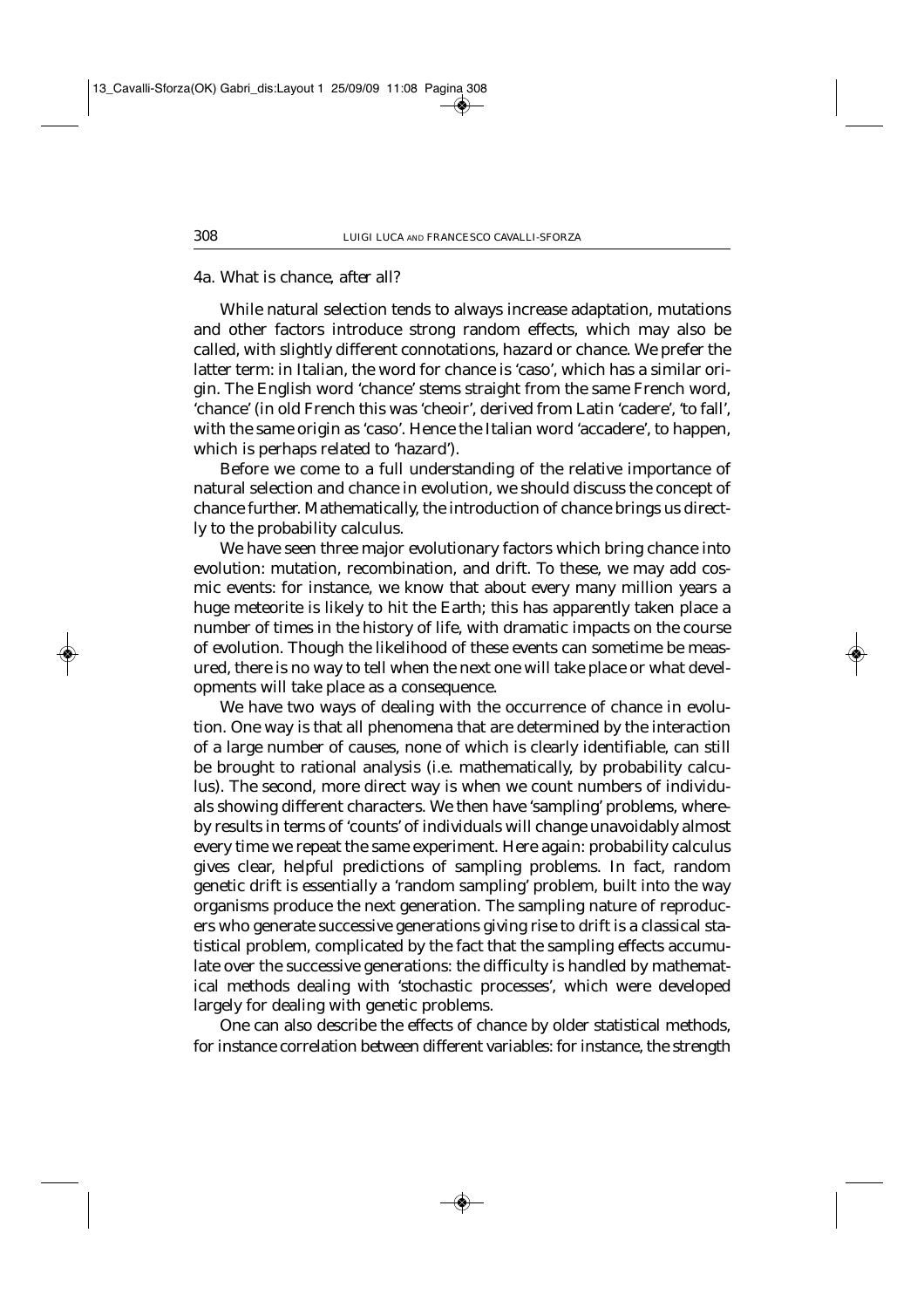of inheritance by comparing the value of specific characters in parents and children. This can be done for qualitative traits like those chosen by Gregor Mendel, which were due to changes in individual genetic units, but were sharp enough to be defined by alternative adjectives, such as green vs. yellow for seeds, or tall vs. small for major differences in plant height. We are again struggling with sampling errors. Or we may struggle with variation in measured ('quantitative') traits like stature or any other anthropometrical trait, such as were chosen by Darwin's cousin, Francis Galton. In order to study the inheritance of quantitative traits, Galton and a statistician, Karl Pearson, developed methods that did not survive criticism by Fisher, who generated a large number of modern statistical methods, and also solved in his 1918 paper the problem of treating the inheritance of quantitative traits by incorporating Galton's approach into standard Mendelism.

#### 4b*. It is probably a good thing that mutation is random*

It seems that not only scientists should take interest in the hypothesis that mutations are basically random. Any thinker dedicated to finding rational designs in the construction of the Universe should appreciate the idea that mutations are random events. By being random, mutation gives similar chances of being beneficial or not to all species. It is thus fair, giving equal chance of success to different species competing with each other, and to individuals of the same species. It is intuitively conceivable (but certainly difficult to prove), that this 'universal' democracy established by the randomness of mutations tends to prolong equally the probability of survival of all species and individuals. Thus, it also may give more stability to the system of all living organisms, that involves many millions of species. Species interact competitively but also need each other, and their numbers may vary greatly over time and space. And yet every species needs so many other species for its own survival that there is likely that there is a condition of general stability, permitting a slow, overall increase with time of biological mass as well as of general complexity.

In any case, there is evidence that mutation rates are under control by natural selection, and that at times when survival of a species is difficult mutation rates tend to increase. This is probably again an automatic reaction generated by natural selection: if mutants are favored by changes in environment and there is genetic variation of mutation rates in the population, increased selection of mutants may also automatically increase mutation rates because at least some of the mutants will have arisen in individ-